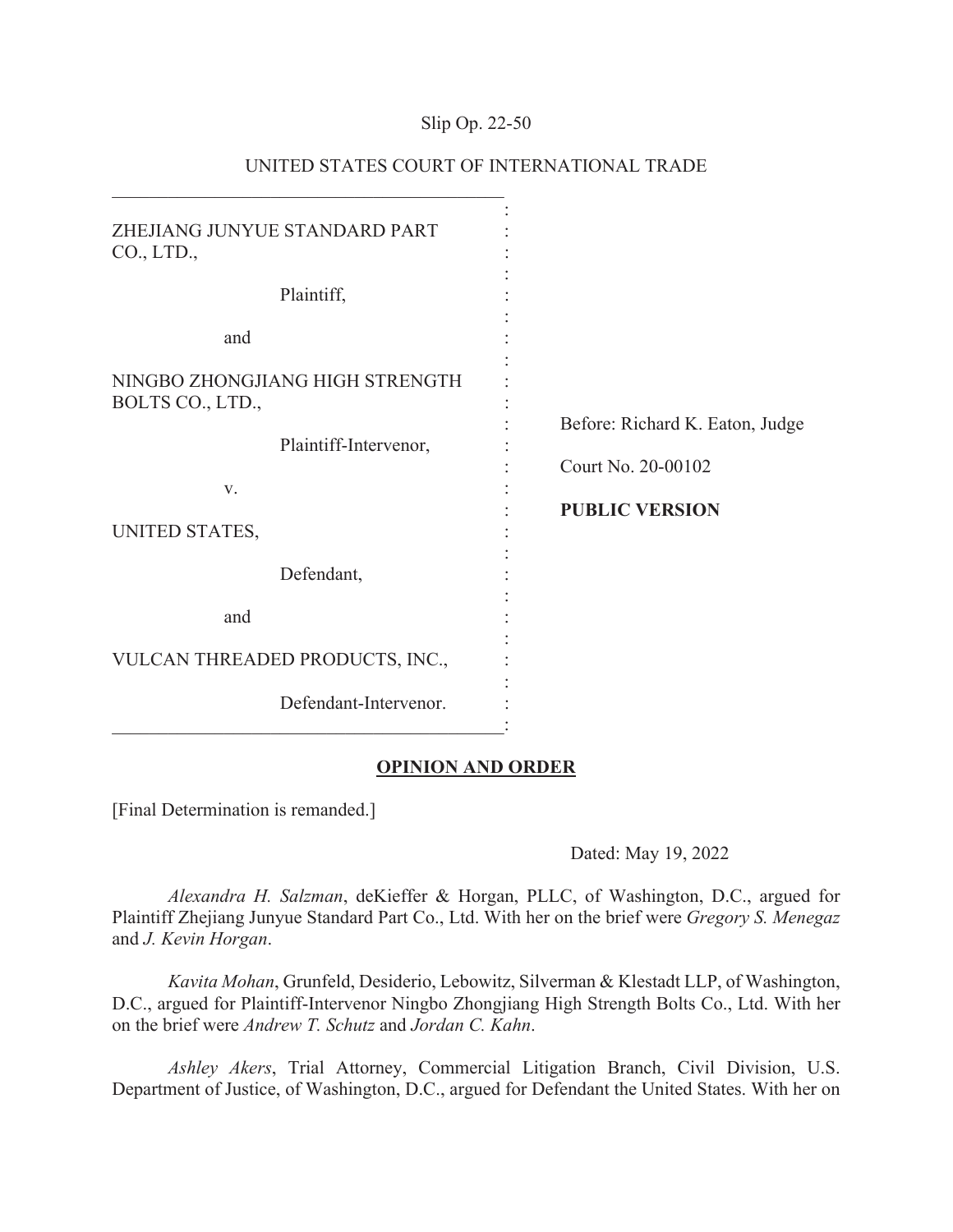the brief were *Jeffrey Bossert Clark*, Acting Assistant Attorney General, *Jeanne E. Davidson*, Director, and *Tara K. Hogan*, Assistant Director. Of counsel on the brief was *Jesus N. Saenz*, Attorney, Office of the Chief Counsel for Trade Enforcement and Compliance, U.S. Department of Commerce, of Washington, D.C.

*William A. Fennell*, Schagrin Associates, of Washington, D.C., argued for Defendant-Intervenor Vulcan Threaded Products, Inc. With him on the brief were *Roger B. Schagrin* and *Christopher T. Cloutier*.

 Eaton, Judge: This case involves the U.S. Department of Commerce's ("Commerce" or the "Department") final affirmative countervailing duty determination in its investigation of carbon and alloy steel threaded rod from the People's Republic of China ("China"). *See Carbon and Alloy Steel Threaded Rod From the People's Republic of China*, 85 Fed. Reg. 8,833 (Dep't Commerce Feb. 18, 2020) ("Final Determination") and accompanying Issues and Decision Mem. (Feb. 7, 2020) ("Final IDM"), PR 343; *see also Carbon and Alloy Steel Threaded Rod From the People's Republic of China*, 84 Fed. Reg. 36,578 (Dep't Commerce July 29, 2019) ("Preliminary Determination") and accompanying Prelim. Decision Mem. (July 22, 2019) ("PDM"), PR 220.

Before the court are the motions for judgment on the agency record of Plaintiff Zhejiang Junyue Standard Part Co., Ltd. ("Junyue") and Plaintiff-Intervenor Ningbo Zhongjiang High Strength Bolts Co., Ltd. ("Zhongjiang Bolts").1 *See* Junyue's Mem. Supp. Mot. J. Agency R., ECF No. 27-2 ("Pl.'s Br."); Junyue's Reply Br., ECF No. 33. Junye and Zhongjiang Bolts (collectively, "Plaintiffs") are producers of subject merchandise that were individually investigated as mandatory respondents.

By their motions, Plaintiffs primarily challenge Commerce's use of adverse facts available to find that they each received a benefit under the Export Buyer's Credit Program—a government

<sup>1</sup> Zhongjiang Bolts incorporated by reference Junyue's arguments in its opening and reply briefs. *See* Zhongjiang Bolts' Mem. Supp. Mot. J. Admin. R., ECF No. 26; Zhongjiang Bolts' Reply Br., ECF No. 32.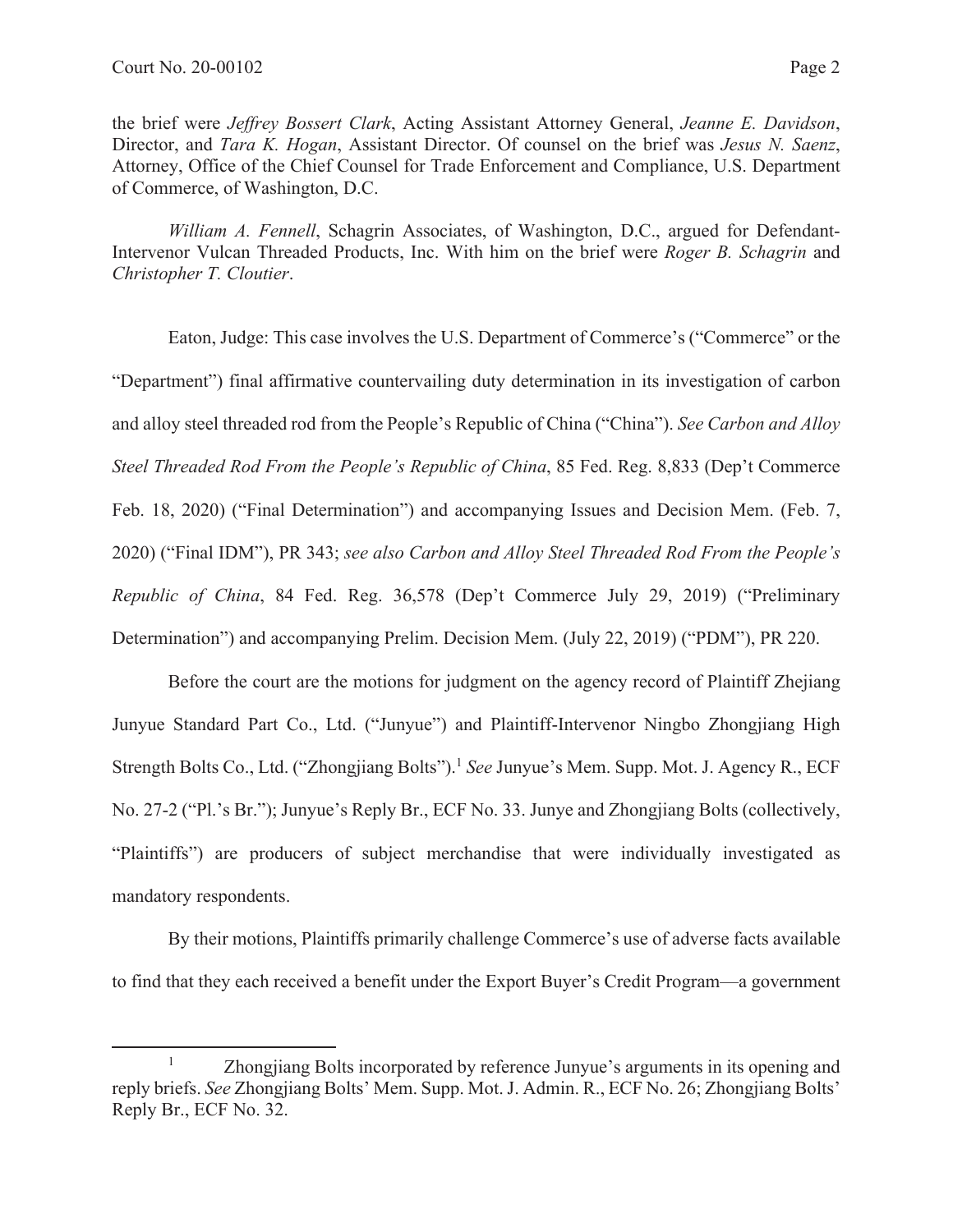loan program in China. In particular, Plaintiffs question (1) whether substantial evidence supports Commerce's finding that the use of "facts otherwise available," under  $\S 1677e(a)$ , was required because "necessary" information about the operation of the Export Buyer's Credit Program was missing from the record; and if the use of facts available was justified, (2) whether substantial evidence supports Commerce's finding that Plaintiffs received a benefit under the program, where that finding was in direct conflict with declarations placed on the record by Plaintiffs, and (3) whether substantial evidence supports Commerce's application of an adverse inference, under § 1677e(b), when selecting from among the facts available because of China's failure to provide requested information about the program. *See* Pl.'s Br. at 6-16. Junyue also challenges Commerce's finding that its cross-owned affiliates—Affiliates A and  $B^2$ —also benefitted from the Export Buyer's Credit Program, and its decision to *triple* the subsidy rate selected for the program, when calculating Junyue's countervailing duty rate, to account for the benefit received by (1) Junyue, (2) Affiliate A, and (3) Affiliate B. Accordingly, Plaintiffs ask the court to "declare that the Export Buyer's Credit Program must be excluded from [the Respondents' respective countervailing duty] rate calculation[s]." *See* Pl.'s Br. at 22.

The United States ("Defendant") and Defendant-Intervenor and petitioner Vulcan Threaded Products, Inc. argue that Commerce's use of adverse facts available is supported by substantial evidence and is otherwise in accordance with law, and urge the court to sustain the Final Determination. *See* Def.'s Resp. Pls.' Mots. J. Agency R., ECF No. 31 ("Def.'s Br."); *see also* Def.-Int.'s Opp'n Pls.' Mots. J. Agency R., ECF No. 30 ("Def.-Int.'s Br.").

The court finds that substantial evidence does not support Commerce's use of adverse facts available to find that Plaintiffs benefitted from the Export Buyer's Credit Program. Additionally,

2

The identities of Affiliates A and B are proprietary information.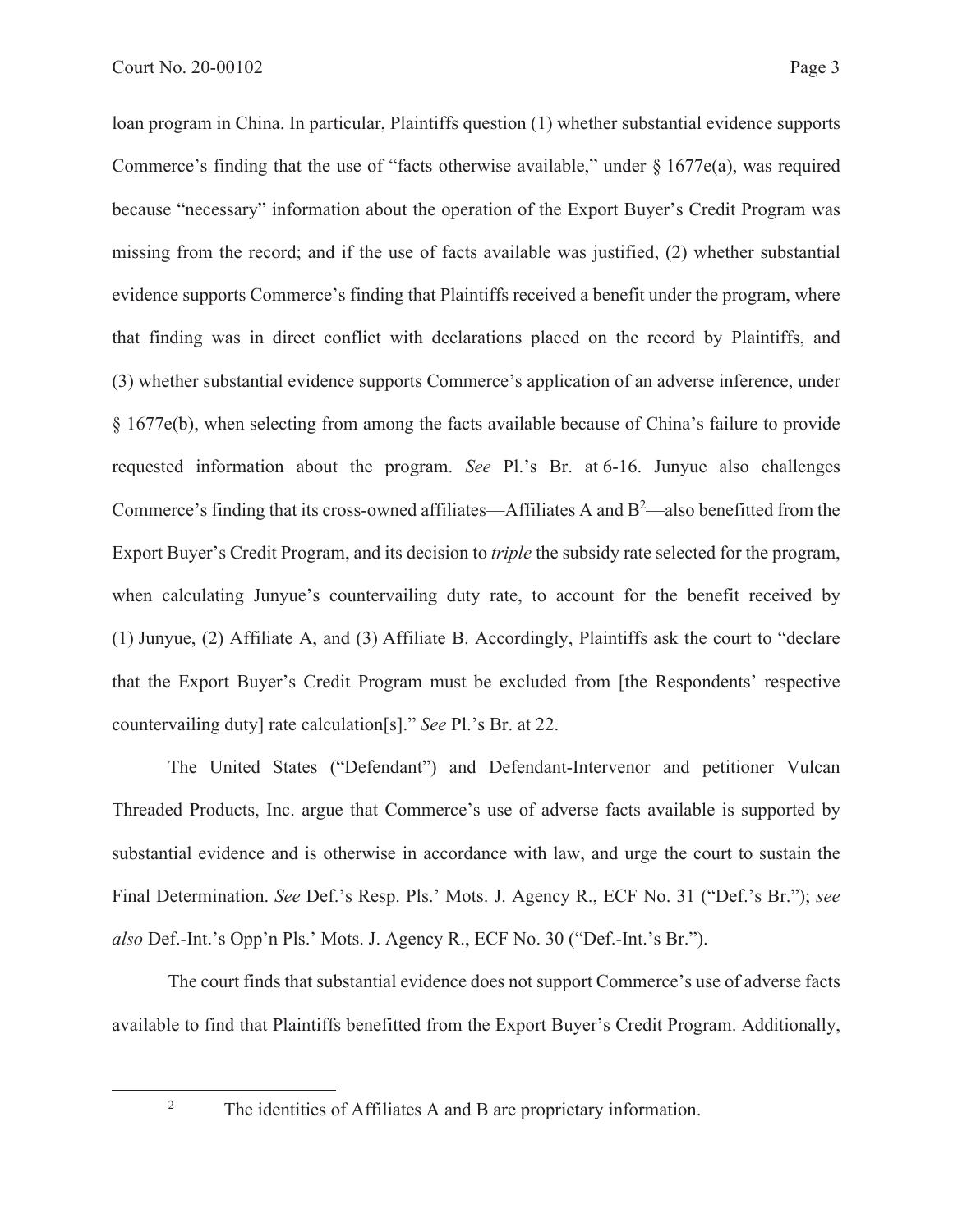the court finds that Commerce's decision to triple the subsidy rate selected for the program when calculating Junyue's rate to account for a benefit that the Department claims was received by Junyue's Affiliates A and B has not been explained adequately.

Thus, Commerce's inclusion of an adverse facts available rate for the program when calculating countervailing duty rates for Junyue and Zhongjiang Bolts cannot be sustained. The court thus remands Commerce's calculation of Junyue's and Zhongjiang Bolts' individual countervailing duty rates to either (1) find a practical solution to verify the non-use information on the record, such as the reopening of the record to issue supplemental questionnaires to respondents and their U.S. customers (see *infra* note 10); or (2) recalculate the countervailing duty rates for Junyue and Zhongjiang Bolts to exclude the subsidy rate for the Export Buyer's Credit Program. On remand, should Commerce continue to attempt to justify its benefit determination as supported by substantial evidence and otherwise in accordance with law, it shall explain the tripling effect with specific citation to applicable statutes and substantial record evidence.

### **BACKGROUND**

The Export Buyer's Credit Program is a state-subsidized loan program, administered by China's state-owned Export Import Bank. *See Clearon Corp. v. United States*, 44 CIT \_\_, \_\_, 474 F. Supp. 3d 1339, 1341 n.5 (2020). Under the program, the Chinese government provides credit at preferential rates to foreign purchasers of goods exported by Chinese companies. *See id.* at \_\_, 474 F. Supp. 3d at 1341 n.5; *see also* Final IDM at 37.

As with other cases involving the Export Buyer's Credit Program that have come before this Court, the record in this case shows that Commerce sent initial and supplemental questionnaires to China, asking for information that, for Commerce, would allow it to fully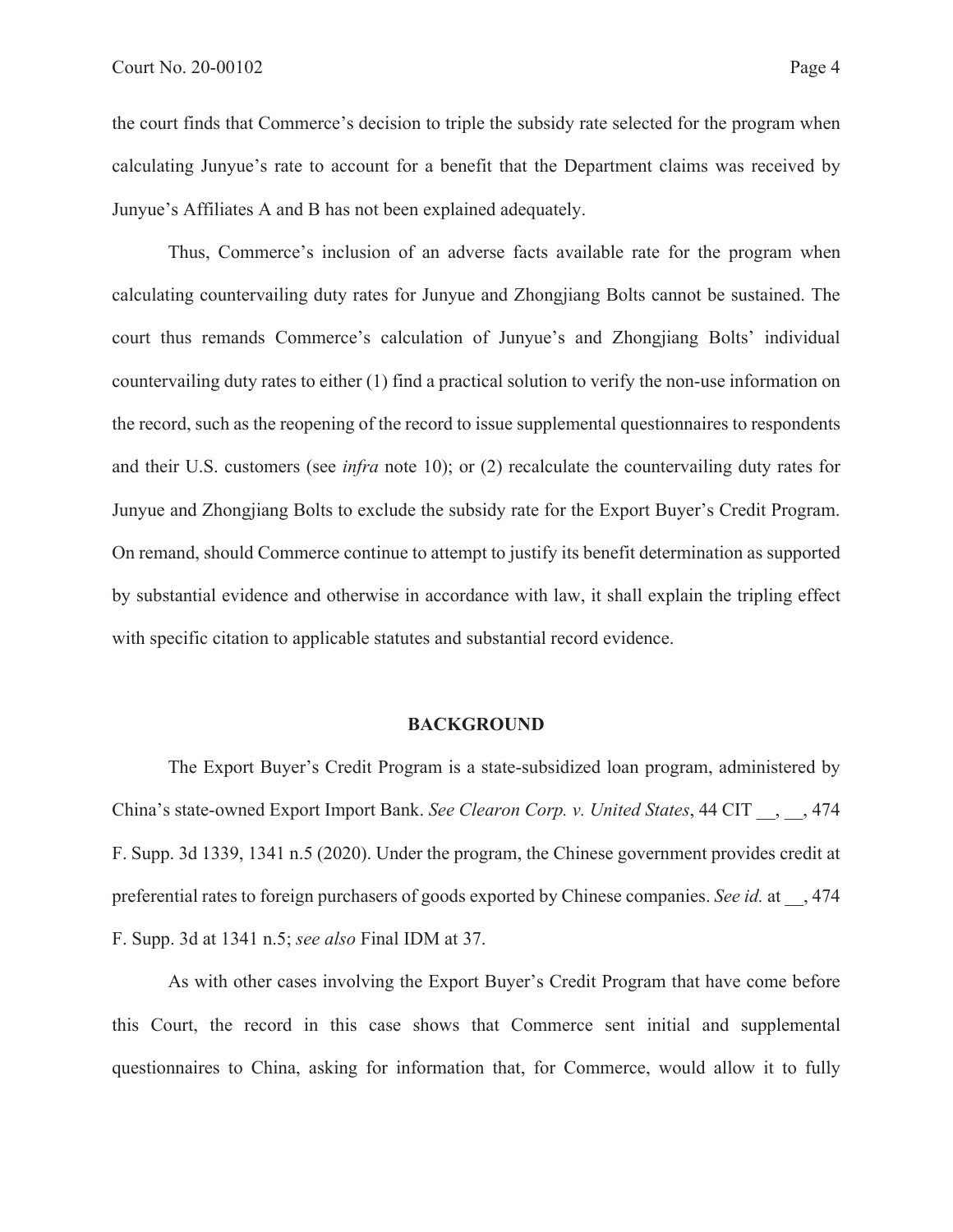understand the operation of the program. Commerce asked for copies of revisions that the Export Import Bank made in 2013 to its internal guidelines for administering the program, and the identities of third-party banks involved in the disbursement of buyer's credits.<sup>3</sup> See Final IDM at 32; *see also Clearon*, 44 CIT at \_\_, 474 F. Supp. 3d at 1350-51 & nn.10-12 (collecting cases).

As in prior cases, here China provided some, but not all, of the information that Commerce requested. Specifically, China failed to provide "the 2013 Revisions [to the Export Buyer's Credit Program], a list of all third-party banks involved in the disbursement/settlement of export buyer's credits, and a list of all partner/correspondent banks involved in disbursement of funds under" the program. Final IDM at 32. Instead of providing the requested information, China responded that Commerce's requests for information were "not applicable" and "unnecessary." In place of the information requested, China provided, among other things, screenshots of the results of searches of the China Export Import Bank's databases that purported to show that there was no record of any Export Buyer's Credit Program loans being disbursed to Junyue's or Zhongjiang Bolts' U.S. customers during the period of investigation. *See* Final IDM at 31-34.

 For their part, Junyue and Zhongjiang Bolts stated in their questionnaire responses that neither company had benefitted from the program during the period of investigation. In addition, they placed on the record declarations from their U.S. customers stating that they had not used export buyer's credits during the period of investigation.<sup>4</sup> *See* Final IDM at 33-34.

<sup>3</sup> Through questionnaires, Commerce asked for "translated copies of the laws and regulations pertaining to the [Export Buyer's Credit Program], a description of the agencies and types of records maintained for administration of the program, a description of the program and the program application process, program eligibility criteria, and program use data." Final IDM at 32.

<sup>4</sup> *See, e.g.*, Junyue's Initial Sec. III Resp. (May 29, 2019) at 11-13, Ex. 10, PR 185- 188, CR 72-77 (stating a U.S. customer "did not finance those purchases from Zhejiang Junyue Standard Part Co., Ltd or any other purchases, during the [period of investigation] or previously,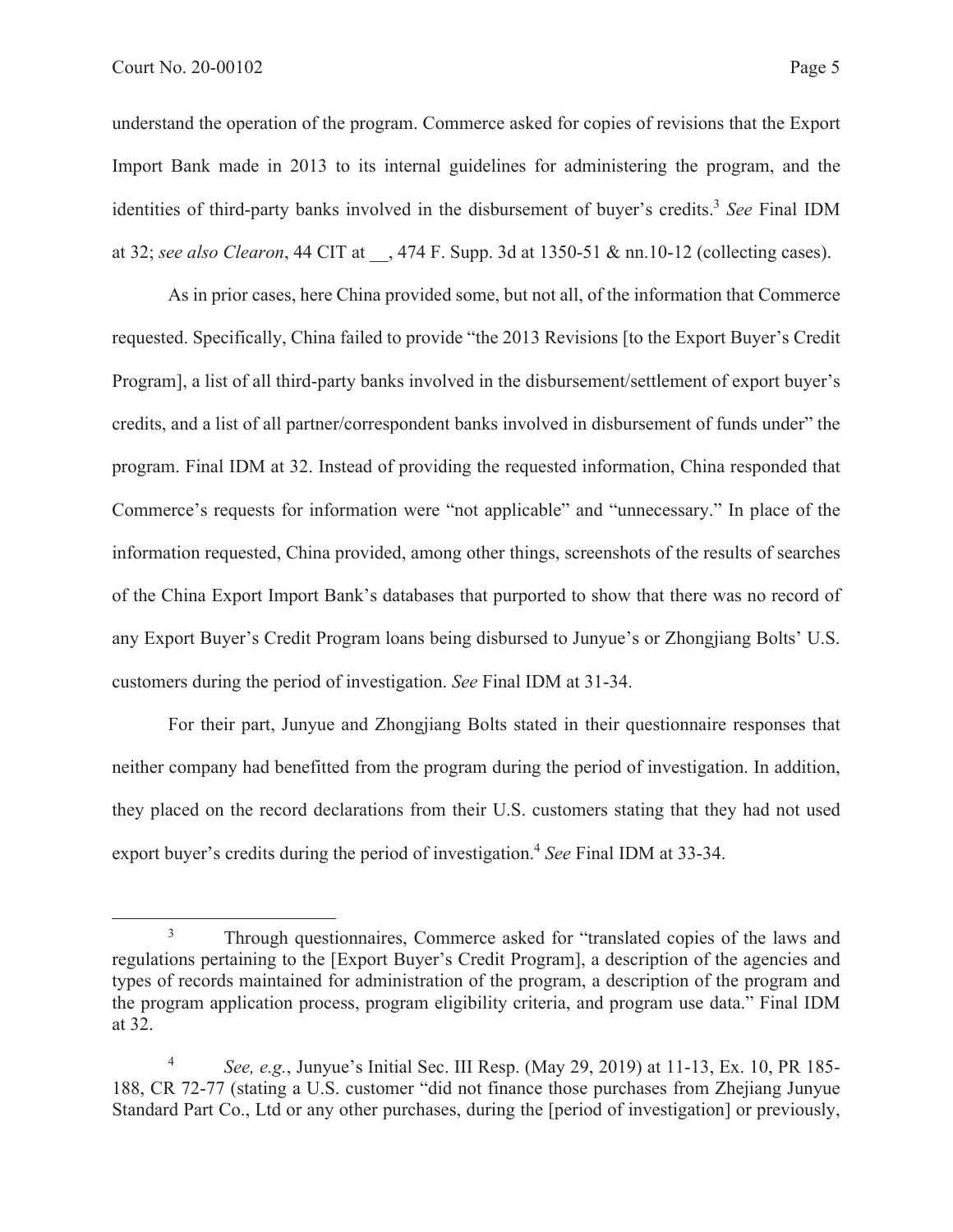Commerce conducted verification in China, but it did not attempt to verify evidence of usage of the Export Buyer's Credit Program provided by the Chinese government. According to Commerce, it "no longer attempts to verify usage of the [Export Buyer's Credit] program with [China] given the inadequate information provided in its questionnaire responses, in particular, [China's] refusal to provide the 2013 revisions to the administrative rules." *See* Final IDM at 33 n.236; *see also* 19 U.S.C. § 1677m(i)(1) (2018) (Commerce "shall verify all information relied upon in making . . . a final determination in an investigation.").

Nor did Commerce verify, or attempt to verify, Junyue's and Zhongjiang Bolts' claims their U.S. customers did not use the Export Buyer's Credit Program. *See, e.g.*, Junyue Verification Rep. (Dec. 2, 2019), PR 330; Zhongjiang Bolts Verification Rep. (Dec. 2, 2019), PR 329.

The Department's decision not to attempt verification of Plaintiffs' claims of non-use of the Export Buyer's Credit Program at Junyue's and Zhongjiang Bolts' offices in China, or those of their U.S. customers, rested on Commerce's finding that the operational information that China failed to provide—*i.e.*, the 2013 revisions to the program and the identities of third-party banks was "necessary." Final IDM at 34. For Commerce, its "typical non-use verification procedure" could not be employed to verify the claims of non-use without this "necessary" operational information.<sup>5</sup>

through the use of the Export-Import Bank of China's export buyer's credit program, either directly from the Export-Import Bank of China or indirectly from third-party institutions other than the China Export-Import Bank," and "did not have any loans during 2018 that were taken or outstanding related to the purchase of merchandise subject to the scope of the countervailing duty investigation on Carbon and Alloy Steel Threaded Rod from China (C-570-105)."); *see also* Zhongjiang Bolts' Initial Quest. Resp. (May 29, 2019) at 11, Exs. III.A.3a & III.A.3b, PR 179- 180, CR 54-60.

<sup>5</sup> In the Final IDM, Commerce identified the steps to verify "whether and to what extent a respondent exporter had received loans from a state-owned bank":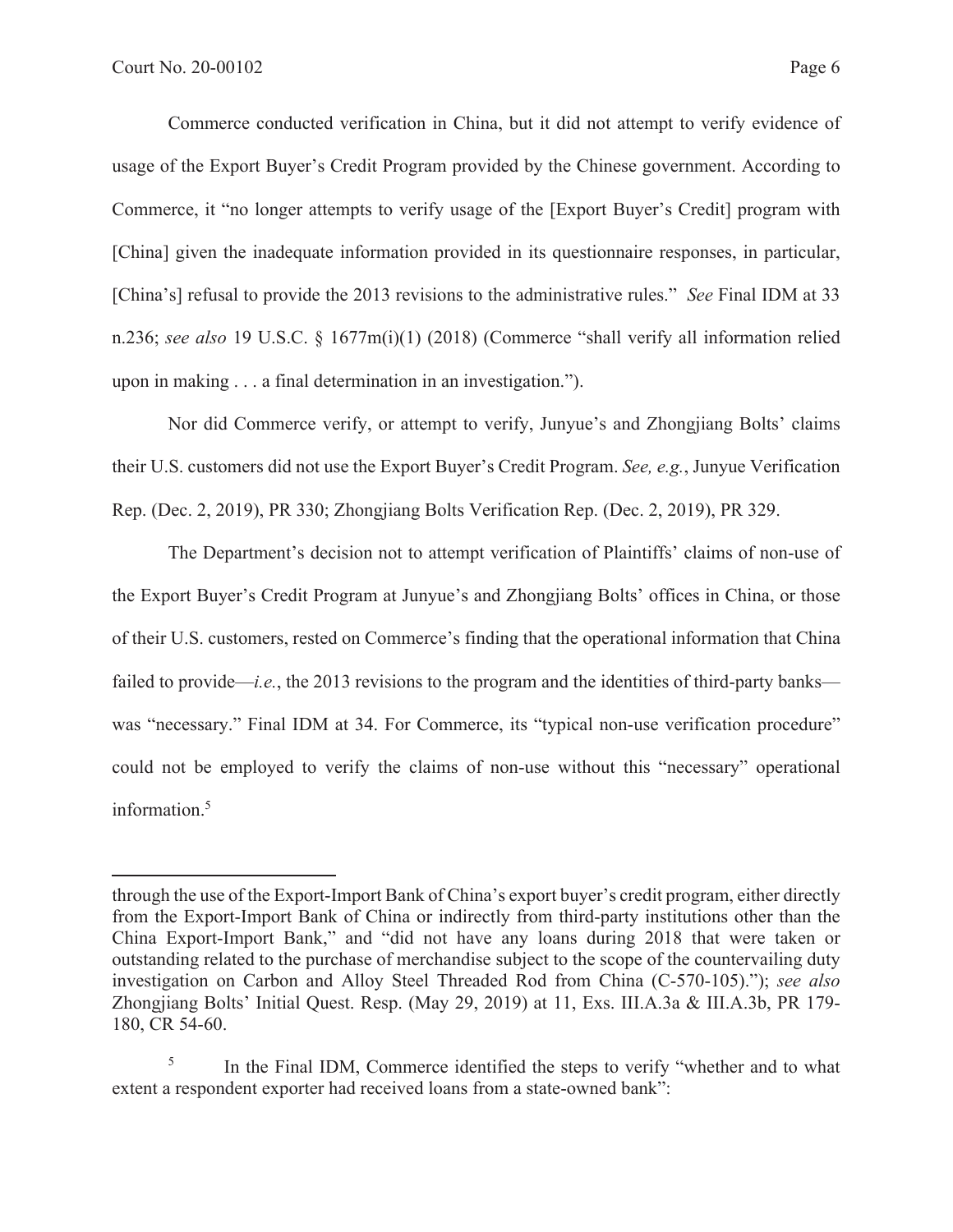Commerce deemed the program's operational information "necessary" based on the difficulty that the information's absence might have posed if Commerce had attempted to use its typical non-use verification procedure. The information's necessity apparently had little to do with its relevance to the Department's statutory "benefit" analysis:

Without such necessary information, Commerce would have to engage in an unreasonably onerous examination of the business activities and records of respondents' customers without any guidance as to which loans or banks to subject to scrutiny for each company. [China] refused to provide a list of all correspondent banks involved in the disbursement of credits and funds under the program. A careful verification of respondents' non-use of this program without understanding the identity of these correspondent banks would be unreasonably onerous, if not impossible. Because Commerce does not know the identities of these banks, Commerce's second step of its typical non-use verification procedures (*i.e.*, examining the company's subledgers for references to the party making the financial contribution) could not by itself demonstrate that the U.S. customers did not use the program (no correspondent banks in the subledger). Nor could the second step be used to narrow down the company's lending to a subset of loans likely to be the export buyer's credits  $(i.e.,$  loans from the correspondent banks).<sup>[6]</sup>

If Commerce were attempting to confirm whether and to what extent a respondent exporter had received loans from a state-owned bank, . . . its first step would be to examine the company's balance sheets to derive the exact amount of lending outstanding during the period of examination. Second, once that figure was confirmed, Commerce would examine subledgers or bank statements containing the details of all individual loans. Because Commerce could tie or trace the subledgers or bank statements to the total amount of outstanding lending derived from the balance sheets, it could be assured that the subledgers were complete and that it therefore had the entire universe of loan information available for further scrutiny. After examining the subledgers for references to the state-owned banks (for example, "Account 201-02: Short-term lending, Industrial and Commercial Bank of China"), Commerce's third step would be to select specific entries from the subledger and request to see underlying documentation, such as applications and loan agreements, in order to confirm the accuracy of the subledger details. Thus, confirmation that a complete picture of relevant information is in front of the verification team, by tying relevant books and records to audited financial statements or tax returns, is critical.

Final IDM at 28-29, 34-35 (describing steps two and three of the typical non-use verification procedure).

6 Commerce also found that the "third step of Commerce's typical non-use verification procedure (*i.e.*, selecting *specific* entries from the subledger and requesting to see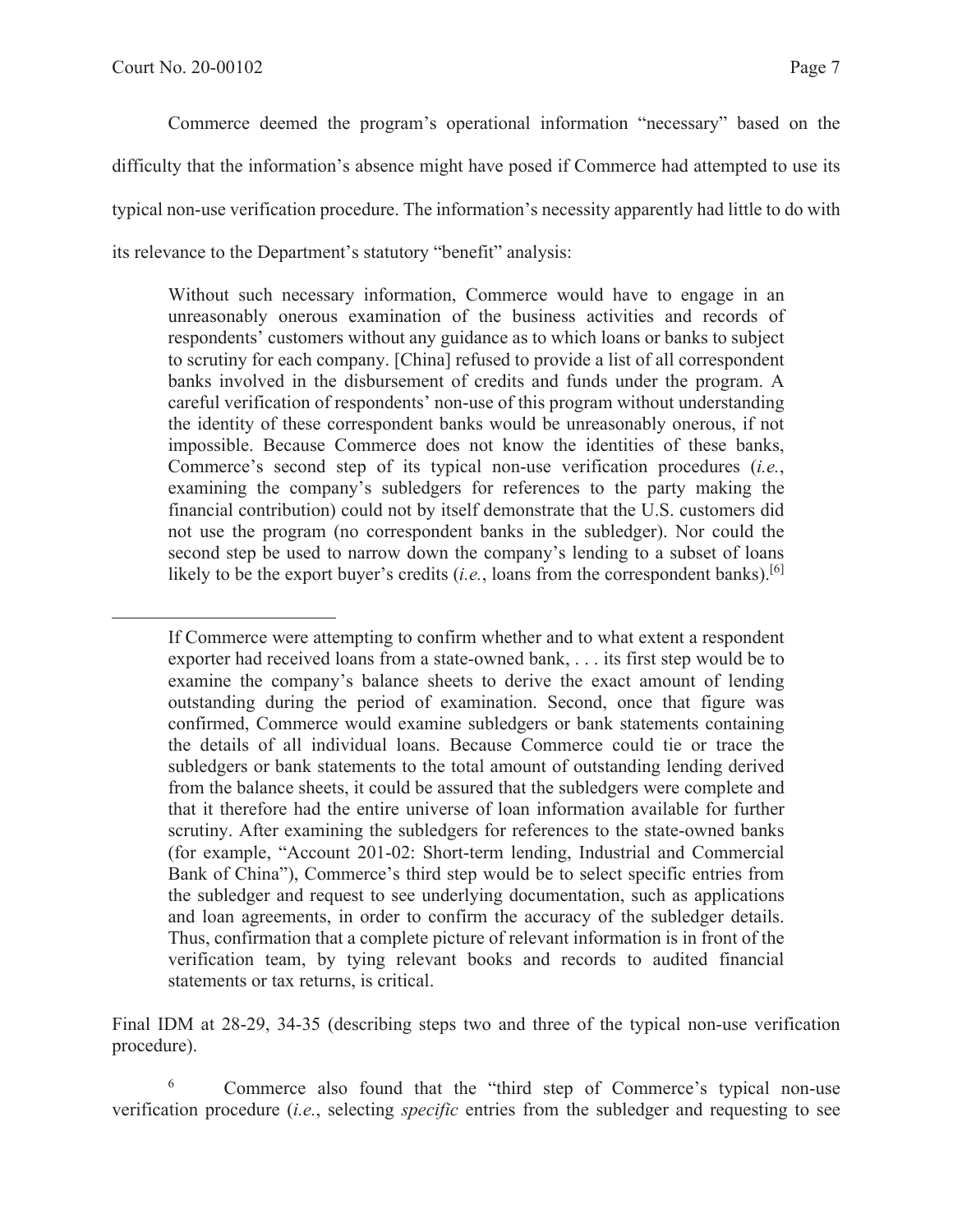Thus, verifying non-use of the program without knowledge of the correspondent banks would require Commerce to view the underlying documentation for *all*  entries from the subledger *to attempt* to confirm the origin of each loan - *i.e.*, whether the loan was provided from the China Ex-Im Bank *via* an intermediary bank. This would be an unreasonably onerous undertaking for any company that received more than a small number of loans.

Final IDM at 34. In other words, Commerce concluded that without the missing operational information the application of Commerce's typical non-use verification procedure might have been "unreasonably onerous," depending on what it might have found at verification, had it attempted to employ its typical procedure. That is, if it turned out that the respondent's U.S. customers had more than a "small number of loans" during the period of investigation, the second step of its typical procedure would have been burdensome to apply.

Thus, Commerce found that without the "necessary" operational information the Department could not "accurately and effectively" verify Plaintiffs' claims of non-use. *See* Final IDM at 35 ("Commerce finds it could not *accurately and effectively* verify usage at respondents' customers, even were it to have attempted the unreasonably onerous examination of each of their customers' loans.").

Although Commerce stated that it could not verify the information provided by respondents (*i.e.*, the declarations of non-use), Commerce determined that the missing operational information created a gap in the factual record. *See* Final IDM at 37-38 (describing as a "critical gap in the record . . . in this investigation" the missing information concerning the operation of the Export Buyer's Credit Program). Commerce thus determined that the use of facts available was required, under 19 U.S.C. § 1677e(a):

underlying documentation, such as applications and loan agreements) likewise would be of no value." Final IDM at 35. According to Commerce, "[t]his step might serve merely to confirm whether banks were correctly identified in the subledger - not necessarily whether those banks were correspondent banks participating in the [Export Buyer's Credit] Program." Final IDM at 35.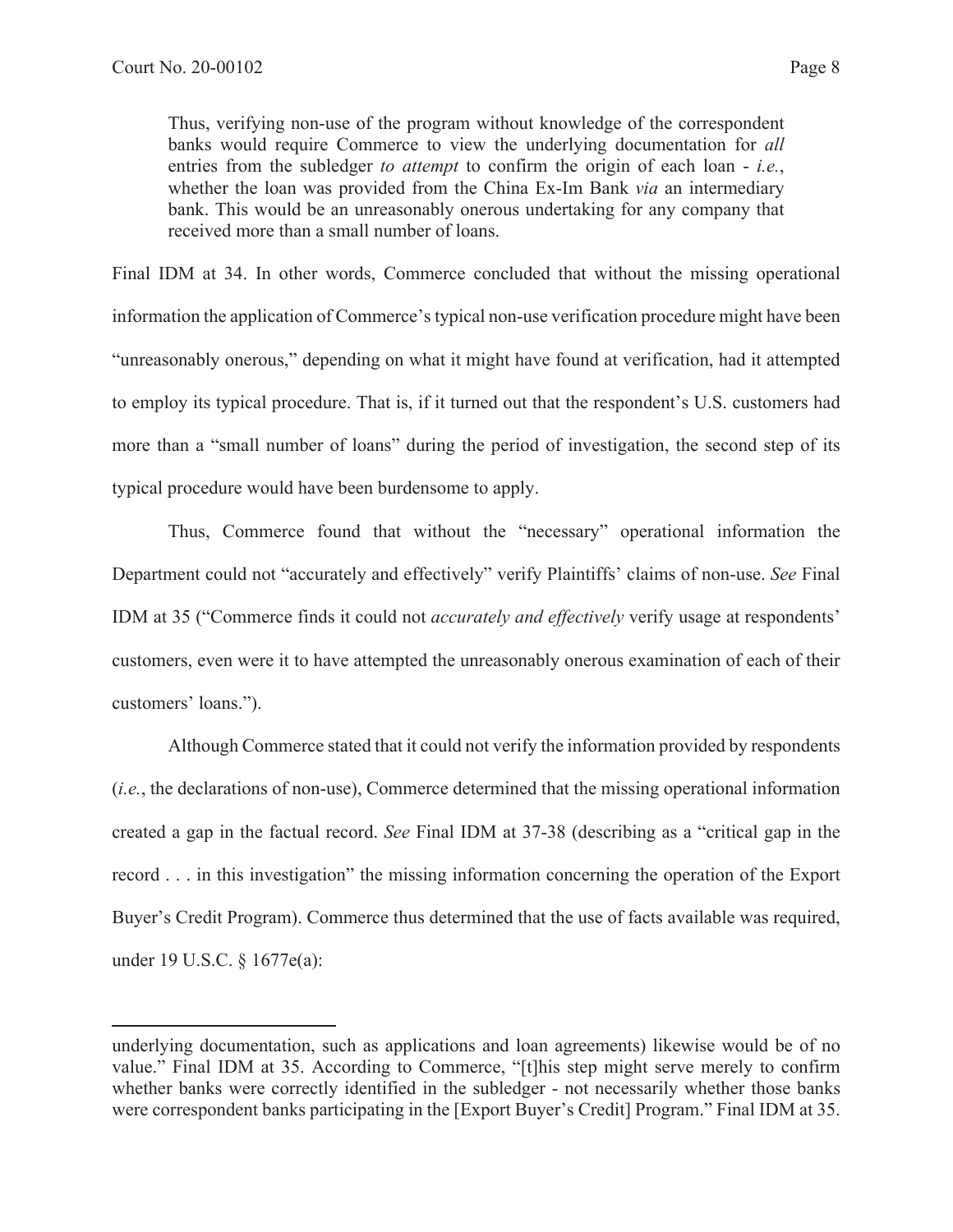As explained in the *Preliminary Determination*, necessary information from [China] is missing from the record, and [China] withheld the requested information described above, which is necessary to determine whether respondents' U.S. customers actually used the [Export Buyer's Credit] Program during the [period of investigation]. [China's] withholding of this necessary information prevents us from fully understanding and analyzing the operation of this program, thereby impeding this proceeding. Accordingly, we find that we must rely on the facts otherwise available, pursuant to sections  $776(a)(1)$ ,  $(a)(2)(A)$ , and  $(a)(2)(C)$  of the Act, to determine whether this program was used by Junyue and Zhongjiang Bolts and conferred a benefit.

# Final IDM at 36 (footnote omitted).<sup>7</sup>

It is worth noting that, although Commerce, in the quoted language above, stated that it "must rely on the facts otherwise available . . . to determine whether this program was used by Junyue and Zhongjiang Bolts and conferred a benefit," the Department ultimately failed to identify which record facts it relied upon to fill the gaps with respect to each respondent's *use* of and *benefit* from the program. That is, Commerce did not identify how it filled the gap created by the missing *operational* information. Indeed, Commerce declined to rely on the only facts that were available on the record that pertained to use and benefit, *i.e.*, the respondents' questionnaire responses, and their respective U.S. customers' declarations of non-use.

 Additionally, Commerce further found that the use of an adverse inference, when selecting from among the facts available, was warranted under  $\S 1677e(b)$ , because China failed to cooperate to the best of its ability with Commerce's requests for information. *See* Final IDM at 36 ("[China's] refusal to provide the 2013 Revisions, which set internal guidelines for how this program is

<sup>7</sup> Though much of Commerce's discussion in the Final IDM centers on how difficult it would be to verify non-use of the program without the operational information it requested from China, the Department did not cite the provision of the statute that is triggered when record information "cannot be verified" ( $\S 1677e(a)(2)(D)$ ) as a grounds for its use of "facts otherwise available," presumably because the conclusion that something cannot be done is generally preceded by a failed attempt to do it. Here, Commerce did not attempt to verify the evidence of non-use provided either by China or Plaintiffs.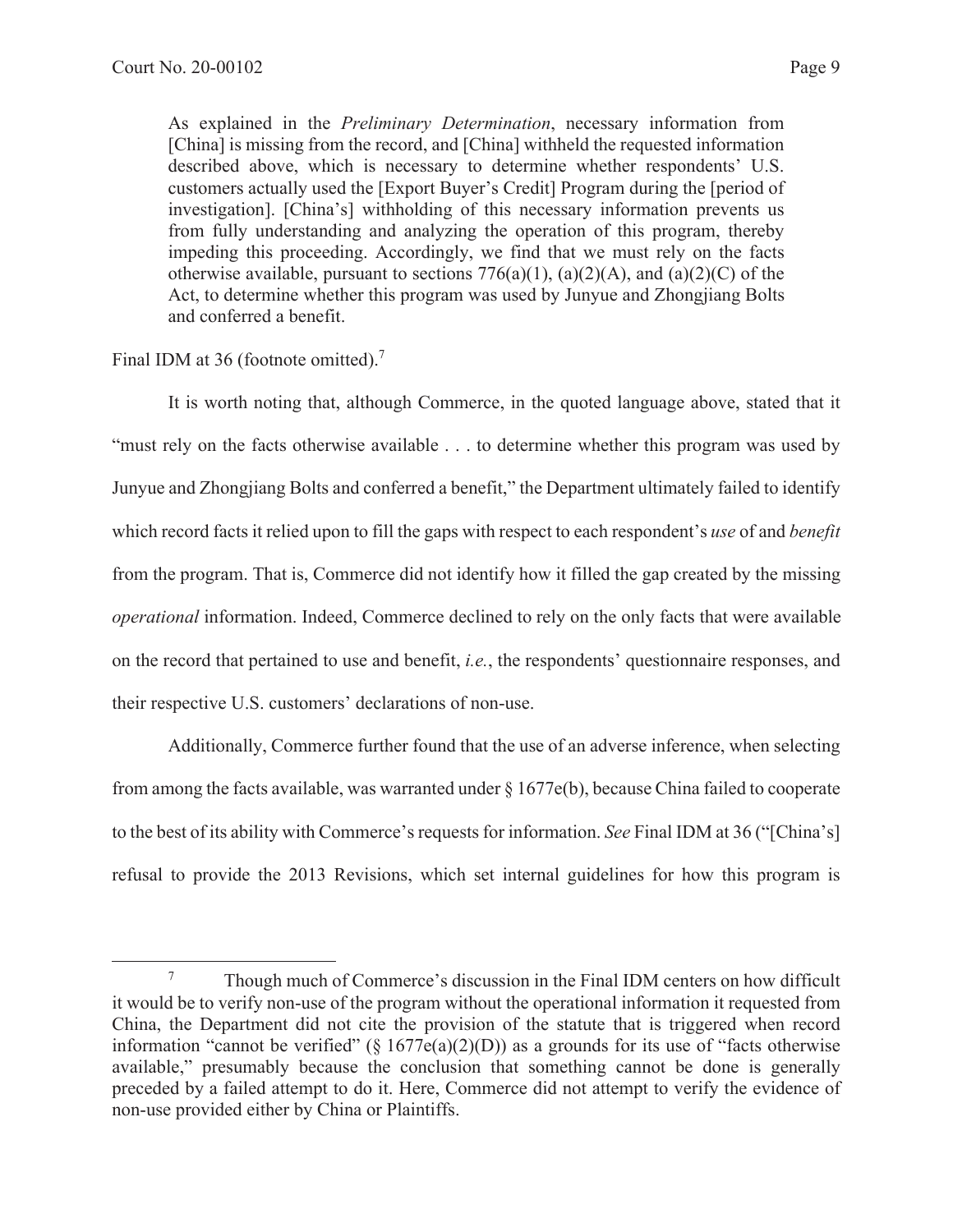administered by the China Ex-Im Bank, and a list of partner/correspondent banks that are used to disburse funds through this program, constitutes a failure to cooperate to the best of [China's] ability.").

 Based on its facts available and adverse inferences findings, Commerce stated: "Therefore, as [adverse facts available], we find that respondents Junyue and Zhongjiang Bolts used and benefited from [the Export Buyer's Credit Program] program, despite their claims that their U.S. customers had not obtained export buyer's credits from the China Ex-Im Bank during the [period of investigation]." *See* Final IDM at 36-37.

Apart from the adverse facts available finding that Commerce made based on China's failure to provide requested information, Commerce made a separate, limited adverse facts available finding in the Final Determination based on Junyue's failure to report certain information that was necessary to Commerce's analysis of cross-ownership of affiliates—*i.e.*, whether Affiliates A and B provided inputs to the subject merchandise during the period of investigation. Commerce found that this information was available to Junyue, but that it had failed to do its best to provide it to Commerce, justifying the application of an adverse inference. *See* Final IDM at 46 (finding "that Junyue was inattentive in not fully responding to our inquiry regarding whether Affiliates A and B were input providers in our questionnaires, despite the fact that we gave them ample opportunity to provide this information."). As adverse facts available with respect to the missing information, Commerce found that Affiliates A and B were cross-owned. Plaintiffs do not dispute Commerce's finding on cross-ownership. *See* Pls.' Br. at 18 ("As [adverse facts available], Commerce found that Junyue and Affiliates A and B are cross-owned. Junyue does not challenge

. . . Commerce's determination to find Affiliates A and B are cross-owned affiliates of Junyue here.").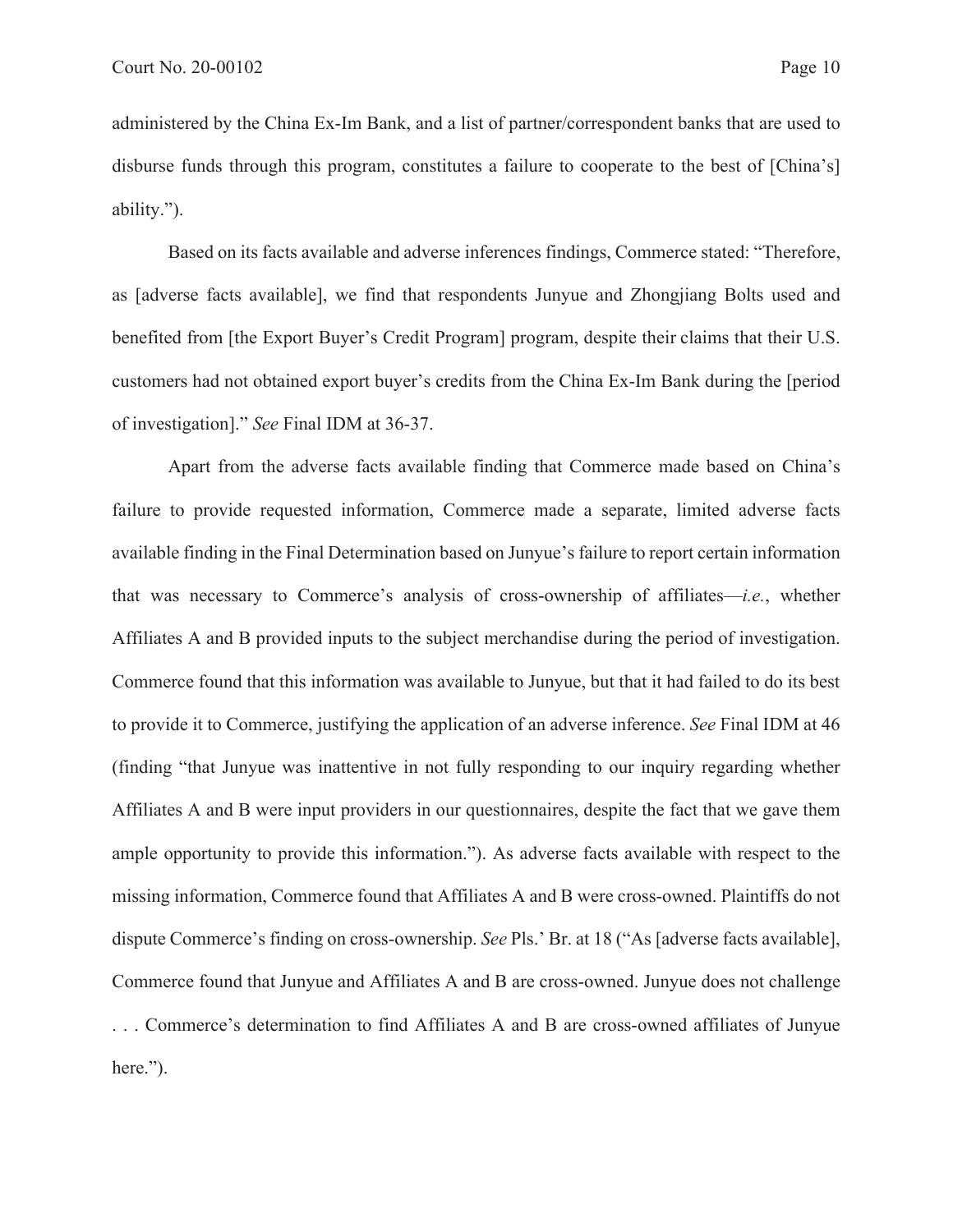Commerce calculated each respondent's final countervailing duty rate by adding together the subsidy rates for the programs by which each company was found to have benefitted. The Department selected a 10.54 percent<sup>8</sup> subsidy rate for the Export Buyer's Credit Program pursuant to 19 U.S.C. § 1677e(d), finding that it was the highest rate determined for a similar program in a separate proceeding that involved the same country. *See* PDM at 15.

With respect to Junyue, Commerce tripled that 10.54 percent rate based on its finding that Junyue and Affiliates A and B were cross-owned entities:

Commerce finds that Affiliates A and B also benefitted from all of the same programs Junyue benefitted from and that the subsidies they received that are attributable to Junyue are in the same subsidy rates as we calculate for Junyue. Although Junyue reported that the affiliates do not produce subject merchandise, there is no record evidence that indicates that Affiliates A and B could not have benefitted from the same programs that Junyue benefitted from.

Final IDM at 47. Plaintiffs dispute Commerce's "tripling" of the rate as arbitrary and capricious because, as Commerce acknowledged, the record shows that neither Affiliate A nor Affiliate B produced subject merchandise, but rather performed services for Junyue. *See* Pl.'s Br. 19 ("[T]here were no imports of subject merchandise into the United States from either of the two allegedly cross-owned affiliates."); and 3 ("Commerce's verifier found that Affiliates A and B performed certain services for Junyue during the Period of Investigation."). Therefore, Plaintiffs maintain, Commerce's decision to triple Junyue's rate lacks the support of substantial evidence.

Ultimately, Junyue received a total countervailing duty rate of 66.81 percent. Zhongjiang Bolts received a 31.02 percent rate. *See* Final Determination, 85 Fed. Reg. at 8,834.

8

The selection of the 10.54 percent rate is not in dispute.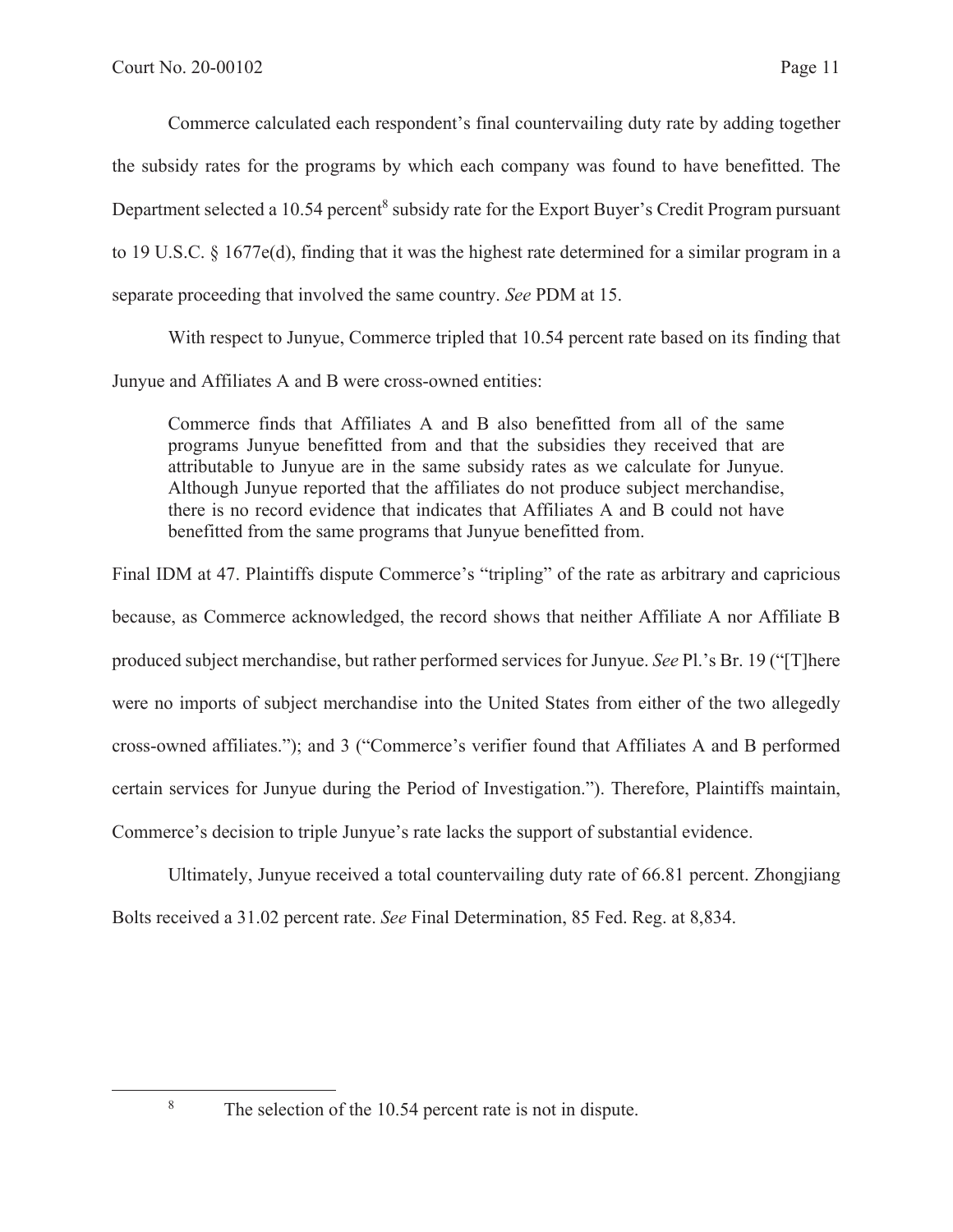## **JURISDICTION AND STANDARD OF REVIEW**

Jurisdiction lies pursuant to 28 U.S.C. § 1581(c) (2018) and 19 U.S.C.  $§ 1516a(a)(2)(B)(iii)$ . The court will sustain a determination by Commerce unless it is "unsupported by substantial evidence on the record, or otherwise not in accordance with law." 19 U.S.C.  $\S$  1516a(b)(1)(B)(i).

#### **LEGAL FRAMEWORK**

Under the countervailing duty statute, if Commerce determines that a foreign government or public entity "is providing, directly or indirectly, a countervailable subsidy with respect to the manufacture, production, or export of a class or kind of merchandise imported, or sold (or likely to be sold) for importation, into the United States," a duty will be imposed in an amount equal to the net countervailable subsidy. 19 U.S.C. § 1671(a); *see also Delverde, SrL v. United States*, 202 F.3d 1360, 1365 (Fed. Cir. 2000) ("The Tariff Act provides that before Commerce imposes a countervailing duty on merchandise imported into the United States, it must determine that a government is providing, directly or indirectly, a countervailable subsidy with respect to the manufacture, production, or export of that merchandise." (citation omitted)). This "remedial measure . . . provides relief to domestic manufacturers by imposing duties upon imports of comparable foreign products that have the benefit of a subsidy from the foreign government." *Fine Furniture (Shanghai) Ltd. v. United States*, 748 F.3d 1365, 1368 (Fed. Cir. 2014) (citation omitted). The statute applies equally when the imported merchandise is from a nonmarket economy country. *See* 19 U.S.C. § 1671(f)(1); *see also TMK IPSCO v. United States*, 41 CIT \_\_, \_\_, 222 F. Supp. 3d 1306, 1313 (2017) ("Commerce generally must impose countervailing duties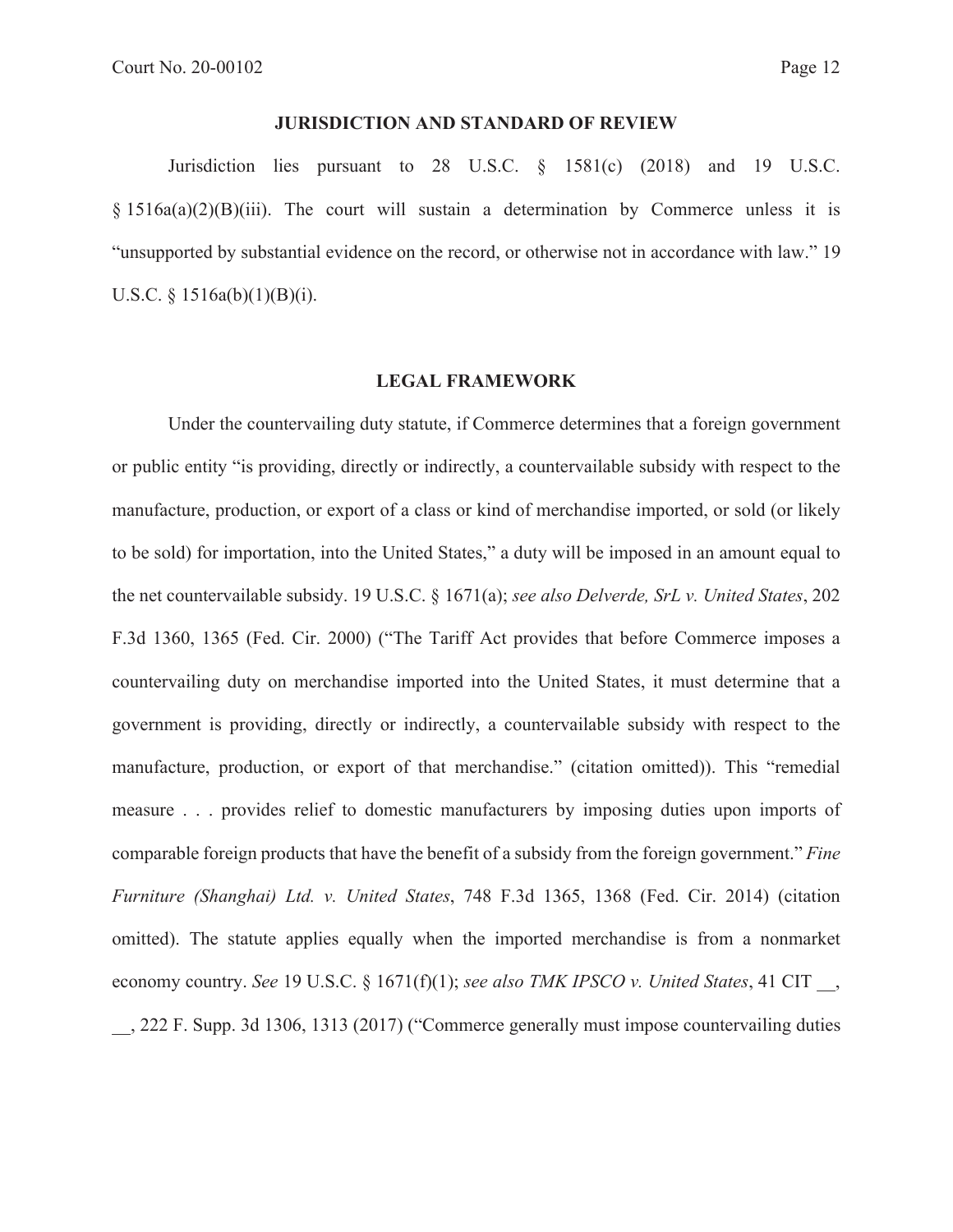on merchandise from a non-market economy . . . country if Commerce makes the findings necessary to countervail a subsidy more generally under the statute." (citation omitted)).

A subsidy is countervailable when (1) a foreign government provides a financial contribution (2) to a specific industry and (3) a recipient within the industry receives a benefit as a result of that contribution. *See* 19 U.S.C. § 1677(5)(B). The statute expands upon each of these three factors. First, "financial contribution" means, in pertinent part, "the direct transfer of funds, such as . . . loans." *Id.*  $\frac{8}{1677(5)}(D)(i)$ . Second, to be actionable a subsidy must be specific, as defined. *Id.* § 1677(5A)(A)-(B) ("A subsidy is specific if it is an export subsidy," *i.e.*, "a subsidy that is, in law or in fact, contingent upon export performance, alone or as 1 of 2 or more conditions."). Third, in the case of government loans, a "benefit" is conferred "if there is a difference between the amount the recipient of the loan pays on the loan and the amount the recipient would pay on a comparable commercial loan that the recipient could actually obtain on the market." *Id.* § 1677(5)(E)(ii); 19 C.F.R. § 351.505(a) (2019) (same).

To analyze these three factors, "Commerce often requires information from the foreign government allegedly providing the subsidy." *Fine Furniture*, 748 F.3d at 1369-70 (citing *Essar Steel Ltd. v. United States*, 34 CIT 1057, 1070, 721 F. Supp. 2d 1285, 1296-97 (2010), *rev'd on other grounds*, 678 F.3d 1268 (Fed. Cir. 2012)). This is because "normally, [foreign] governments 'are in the best position to provide information regarding the administration of their alleged subsidy programs, including eligible recipients.'" *Id*. at 1370 (quoting *Essar Steel*, 34 CIT at 1070, 721 F. Supp. 2d at 1297). "Additionally, Commerce sometimes requires information from a foreign government to determine whether a particular respondent received a benefit from an alleged subsidy." *Id*.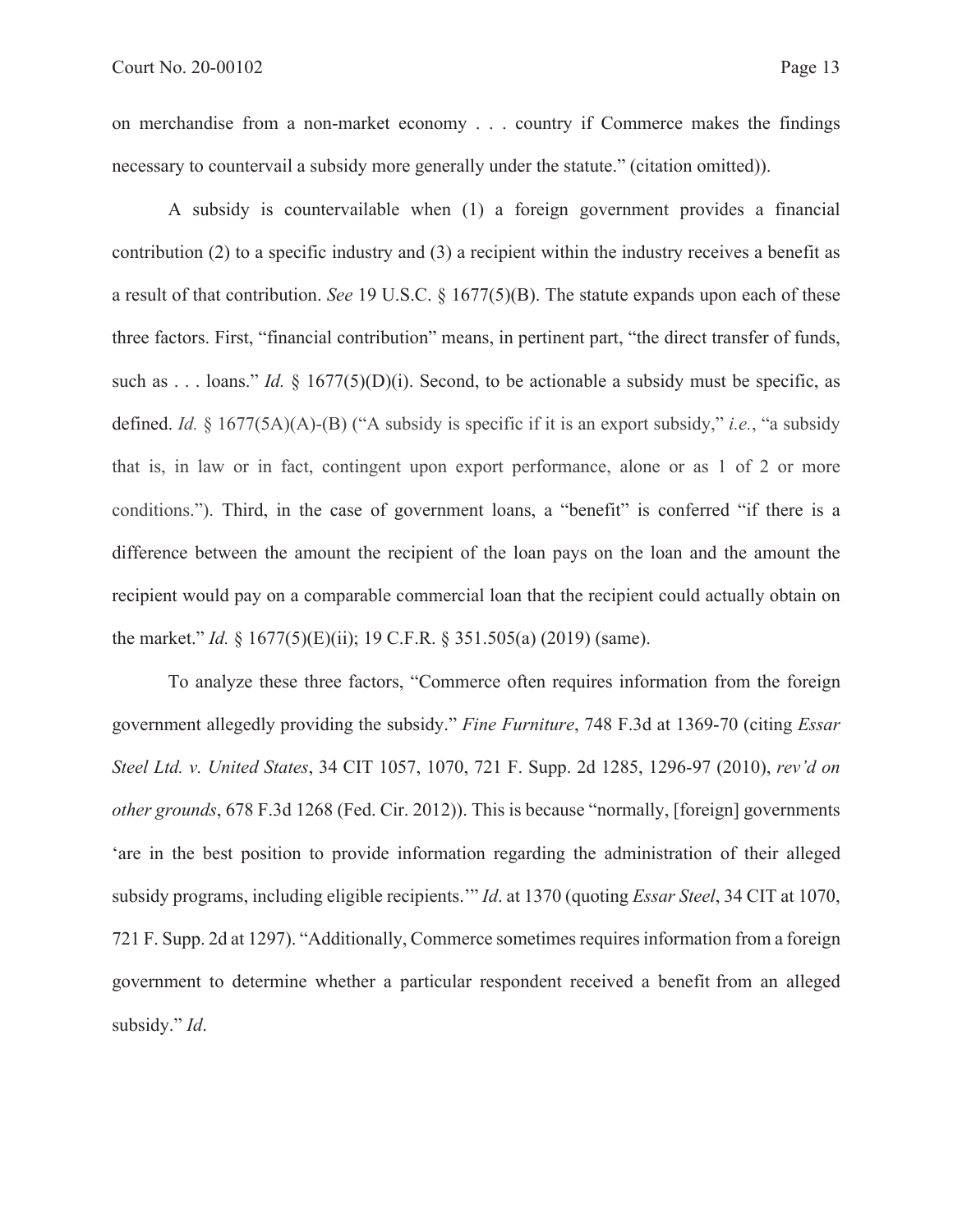Where the Department lacks the information it needs to make a countervailing duty determination, it must use "facts otherwise available." 19 U.S.C. § 1677e(a). If Commerce determines that the use of facts otherwise available is warranted, and makes the additional finding that a party "has failed to cooperate by not acting to the best of its ability to comply with a request for information," it may use an adverse inference "in selecting from among the facts otherwise available." 19 U.S.C. § 1677e(b)(1); *see also Nippon Steel Corp. v. United States*, 337 F.3d 1373, 1381 (Fed. Cir. 2003) (discussing the two-step analysis that applies to the use of facts available and adverse inferences under 19 U.S.C. § 1677e). It bears repeating that if and only if the use of facts otherwise available is required under  $\S 1677e(a)$  may Commerce go on to determine whether the use of an adverse inference when selecting from among the facts available is justified based on the non-cooperating party's failure to do its best, under  $\S 1677e(b)$ .

The additional finding that a party has "failed to cooperate by not acting to the best of its ability to comply with a request for information," can only be made after Commerce performs two tasks. *See* 19 U.S.C. § 1677e(b)(1).

First, it must make an objective showing that a reasonable and responsible [respondent] would have known that the requested information was required to be kept and maintained under the applicable statutes, rules, and regulations. Second, Commerce must then make a subjective showing that the respondent under investigation not only has failed to promptly produce the requested information, but further that the failure to fully respond is the result of the respondent's lack of cooperation in either: (a) failing to keep and maintain all required records, or (b) failing to put forth its maximum efforts to investigate and obtain the requested information from its records.

*Nippon Steel*, 337 F.3d at 1382-83 (citation omitted). "It is worth noting that the subjective component of the 'best of its ability' standard judges what constitutes the maximum effort that a particular respondent is capable of doing, not some hypothetical, well-resourced respondent." *Nat'l Nail Corp. v. United States*, 43 CIT \_\_, \_\_, 390 F. Supp. 3d 1356, 1373 (2019). Thus, "[a]n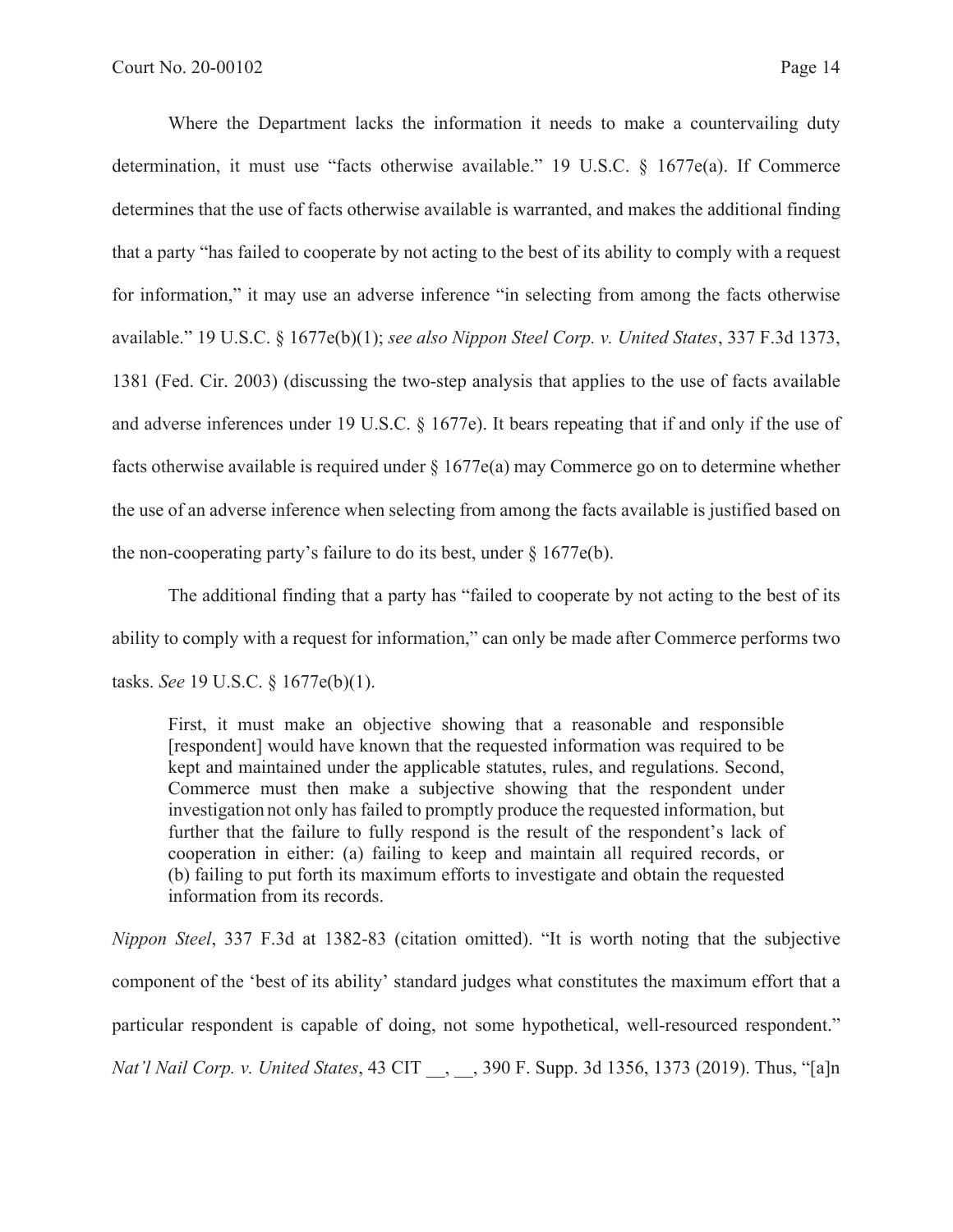adverse inference may not be drawn merely from a failure to respond, but only under circumstances in which it is reasonable for Commerce to expect that more forthcoming responses should have been made; i.e., under circumstances in which it is reasonable to conclude that less than full cooperation has been shown." *Nippon Steel*, 337 F.3d at 1383. The purpose of applying an adverse inference is to encourage future compliance by respondents. *See Jilin Forest Indus. Jinqiao Flooring Grp. Co. v. United States*, 45 CIT \_\_, \_\_, 519 F. Supp. 3d 1224, 1239-40 (2021) (discussing use of adverse facts available as an "inducement" for compliance).

A foreign government may be found to be a non-cooperating party. *See Fine Furniture*, 748 F.3d at 1371 ("[O]n its face, the statute authorizes Commerce to apply adverse inferences when an interested party, including a foreign government, fails to provide requested information."). Under such circumstances, the application of adverse facts available "may adversely impact a cooperating party, although Commerce should seek to avoid such impact *if relevant information exists elsewhere on the record*." *Archer Daniels Midland Co. v. United States*, 37 CIT 760, 769, 917 F. Supp. 2d 1331, 1342 (2013) (citation omitted) (emphasis added); *see also Fine Furniture*, 748 F.3d at 1372 (emphasis added) (upholding the application of adverse facts available where Commerce did "not apply adverse inferences *to substitute for any information that was actually submitted by the cooperating respondents*.").

#### **DISCUSSION**

Plaintiffs claim that substantial evidence does not support Commerce's use of facts available, pursuant to 19 U.S.C. § 1677e(a), based on a claimed "gap" in the factual record left by China's failure to provide information about the operation of the Export Buyer's Credit Program. As noted, Commerce found the information was "necessary" in order to employ its typical non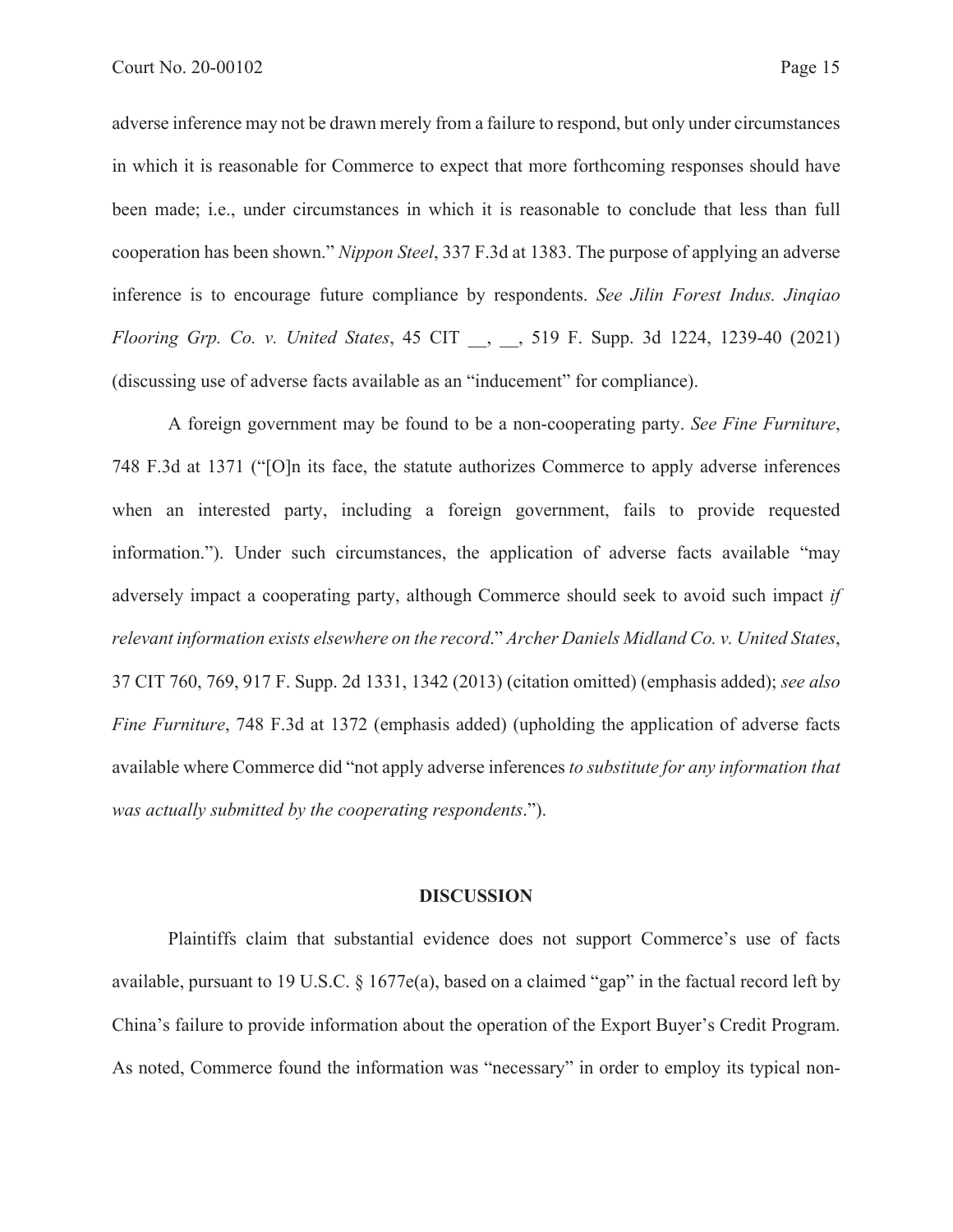use verification procedure. For Plaintiffs, the record is complete on the issue of non-use: "[R]ecord evidence only establishes that Junyue or its customers did not use or benefit from the [Export Buyer's Credit] program." Pl.'s Br. at 9. Plaintiffs maintain that non-use declarations from their U.S. customers, and corroborating statements by the Chinese government, including the stateowed Export Import Bank, show that neither Plaintiffs nor their U.S. customers used or benefitted from the program. *See* Pl.'s Br. at 2-3. Thus, Plaintiffs argue, Commerce's use of facts available to reach a contrary conclusion, without even attempting to verify the non-use evidence, cannot be sustained. In support of their arguments, Plaintiffs cite cases where this Court, presented with similar facts, has found that Commerce's use of facts available lacked the support of substantial evidence. *See* Pl.'s Br. at 10.

In addition, Plaintiffs maintain that the record evidence of non-use can be verified using Commerce's existing methods. *See* Pl.'s Br. at 16-18. As to Commerce's claim that the missing operational information is necessary because without it verification of non-use would be unreasonably onerous, Plaintiffs maintain that Commerce's existing methods for verifying nonuse would have sufficed even if Junyue's U.S. customers had a large number of lending transactions during the period of investigation:

[T]he sampling method is applied in every investigation (as well as at verification), and there is no reason why Commerce cannot do the same if Junyue's customers have a large number of outstanding financings during the [period of investigation]. Commerce could have adopted such procedures during the year-long investigation to confirm that the U.S. customers did not take [Export Buyer's Credit] loans. It is simply untenable for Commerce to insist on the non-use being unverifiable while making no attempts to verify at all during the lengthy investigation.

Pl.'s Br. at 17. Indeed, Plaintiffs point out that Commerce employed the sampling method at Junyue's verification of home market and export sales: "Commerce 'selected individual transactions' instead of examining the underlying documents for each sale to determine whether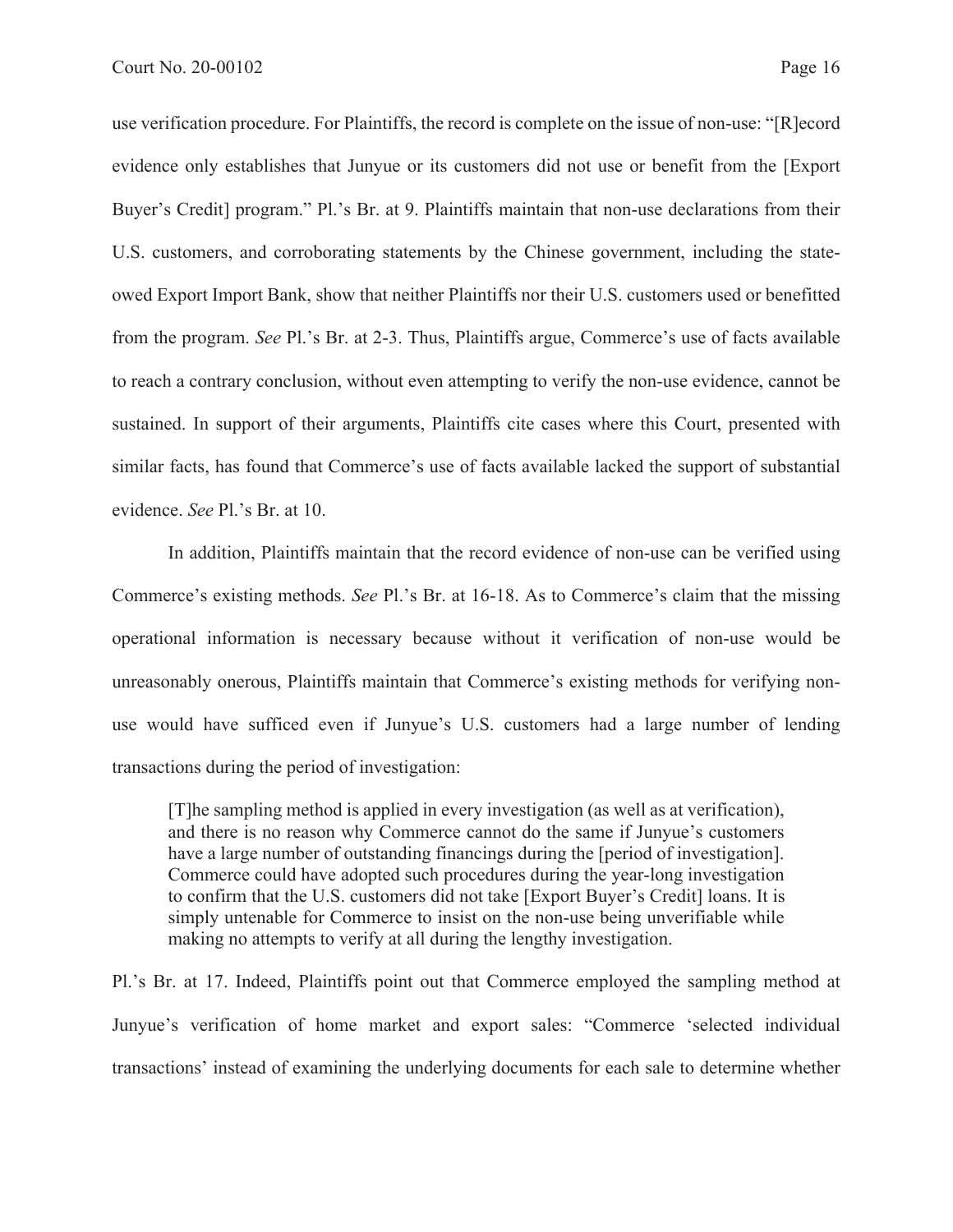Junyue's reporting of domestic sales versus U.S. sales was accurate." Pl.'s Br. at 17 (citing Junyue Verification Rep. at 4).

Thus, for Plaintiffs, because there was information on the record regarding non-use, which pertained to the "benefit" element of the countervailing duty statute, and because the non-use information could be verified using the Department's sampling method, Commerce's finding that there was a "gap" in the record that required the use of facts otherwise available cannot be sustained. Plaintiffs ask the court to "declare that the Export Buyer's Credit Program must be excluded from [the Respondents' countervailing duty] rate calculation[s]." Pl.'s Br. at 22. Moreover, Plaintiffs maintain, if Commerce is directed to remove the 10.54 percent rate from the calculation of Junyue's individual countervailing duty rate, it should also remove the rate as applied to Junyue's Affiliates A and B. *See* Pl.'s Br. at 18.

 For its part, Commerce continues to disagree with the position taken by Plaintiffs here, and with the rulings of this Court in similar prior cases: "Commerce disagrees with the outcome of these prior cases examining the Export Buyer's Credit program." Def.'s Br. at 14 (citing, *e.g.*, *Clearon*, 44 CIT at  $\,$ , 474 F. Supp. 3d at 1339). Instead, Commerce insists on the position it took during the investigation proceeding:

Commerce continues to find that the Chinese government's withholding of the requested information concerning the Export Buyer's Credit program created a gap of information. The gap of information created by the Chinese government's withholding of the requested information rendered Commerce unable to fully analyze the Export Buyer's Credit program. Plaintiffs do not point to any evidence on the record that fills the gap of information needed by Commerce to understand and analyze the Export Buyer's Credit program. Thus, plaintiffs' argument ignores the missing record evidence that Commerce required in order to analyze the Export Buyer's Credit program.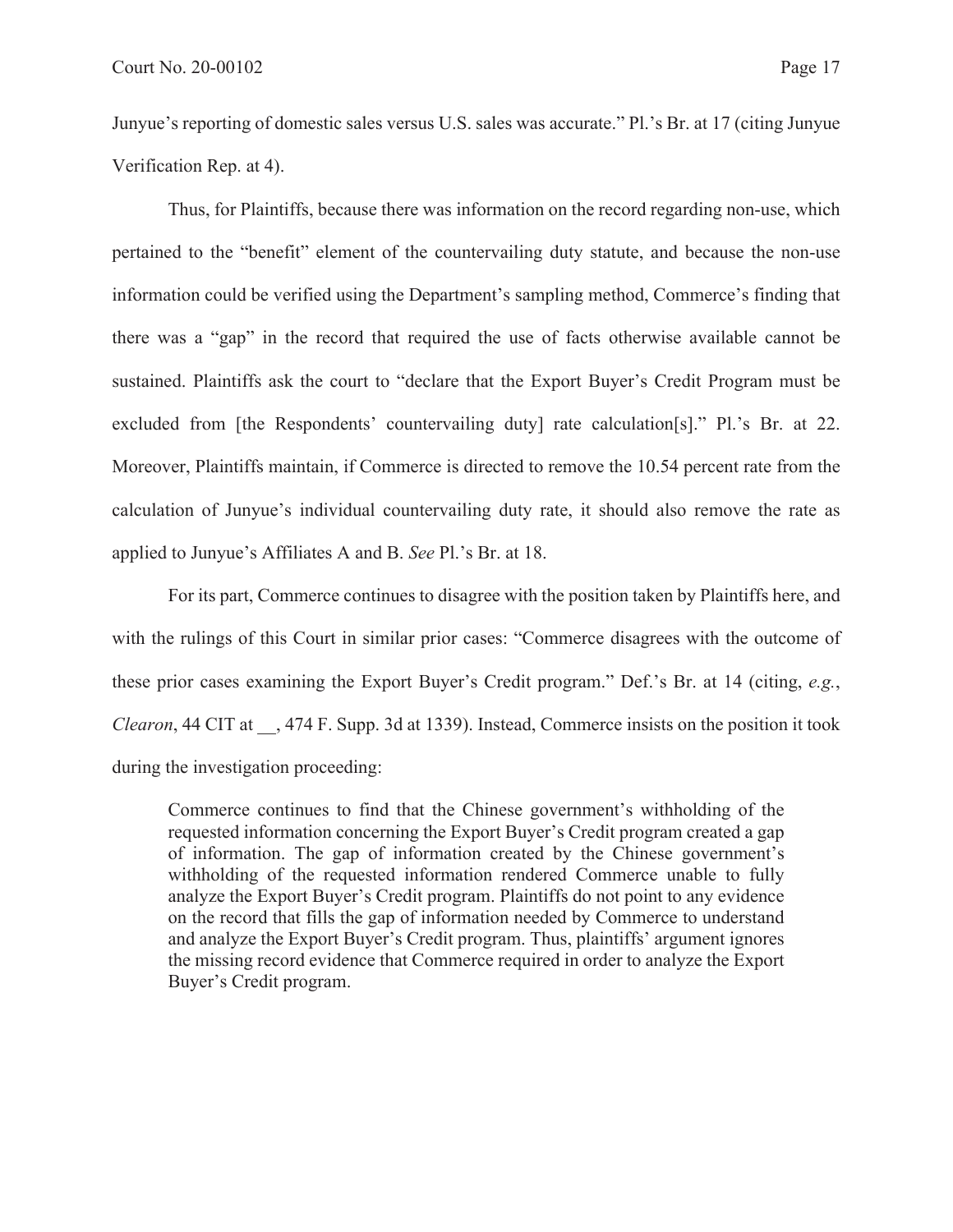Def.'s Br. at 14 (citing Final IDM at 31-38). In other words, for Commerce, the non-use information on the record does not fill the gaps regarding how the program operates.<sup>9</sup> Moreover, Commerce maintains that without this information, it could not "accurately and effectively" verify the non-use evidence using its typical non-use verification procedure. *See* Final IDM at 35 ("Commerce finds it could not *accurately and effectively* verify usage at respondents' customers, even were it to have attempted the unreasonably onerous examination of each of their customers' loans.").

This Court has issued several opinions reviewing the legal and factual sufficiency of Commerce's use of adverse facts available in cases where China has failed to provide requested information about the operation of the Export Buyer's Credit Program. On similar factual records, the Court has rejected Commerce's position that information about the operation of the Export Buyer's Credit Program is necessary for it to verify a respondent's claimed non-use of the program. *See, e.g.*, *Clearon*, 44 CIT at \_\_, 474 F. Supp. 3d at 1350 & nn.10-12 (collecting cases). *Guizhou Tyre Company v. United States* is particularly informative. There the Court reviewed an explanation by Commerce, as to why it could not verify the respondent's claims of non-use of the Export Buyer's Credit Program. As summarized by the Court:

Commerce continues to find that there is a gap in the record because the Department cannot verify the submitted non-use declarations without additional information surrounding the 2013 revisions to the [Export Buyer's Credit Program]. One of the revisions involved routing [Export Buyer's Credit Program] loans through (undisclosed) third-party banks, and not through the Export-Import Bank of China . . . as Commerce originally thought. As in the previous administrative review, the Department reiterated that "[China] once again refused to provide the sample application documents or any regulations or manuals governing the approval

<sup>9</sup> For its part, Defendant-Intervenor echoes Commerce's position: "In sum, absent the information that could only be provided by [China], Commerce was unable to verify the information provided by [China's] and respondents' customers to demonstrate no [Export Buyer's Credit] subsidization in a timely manner and so was forced to rely on facts available." Def.-Int.'s Br. at 18.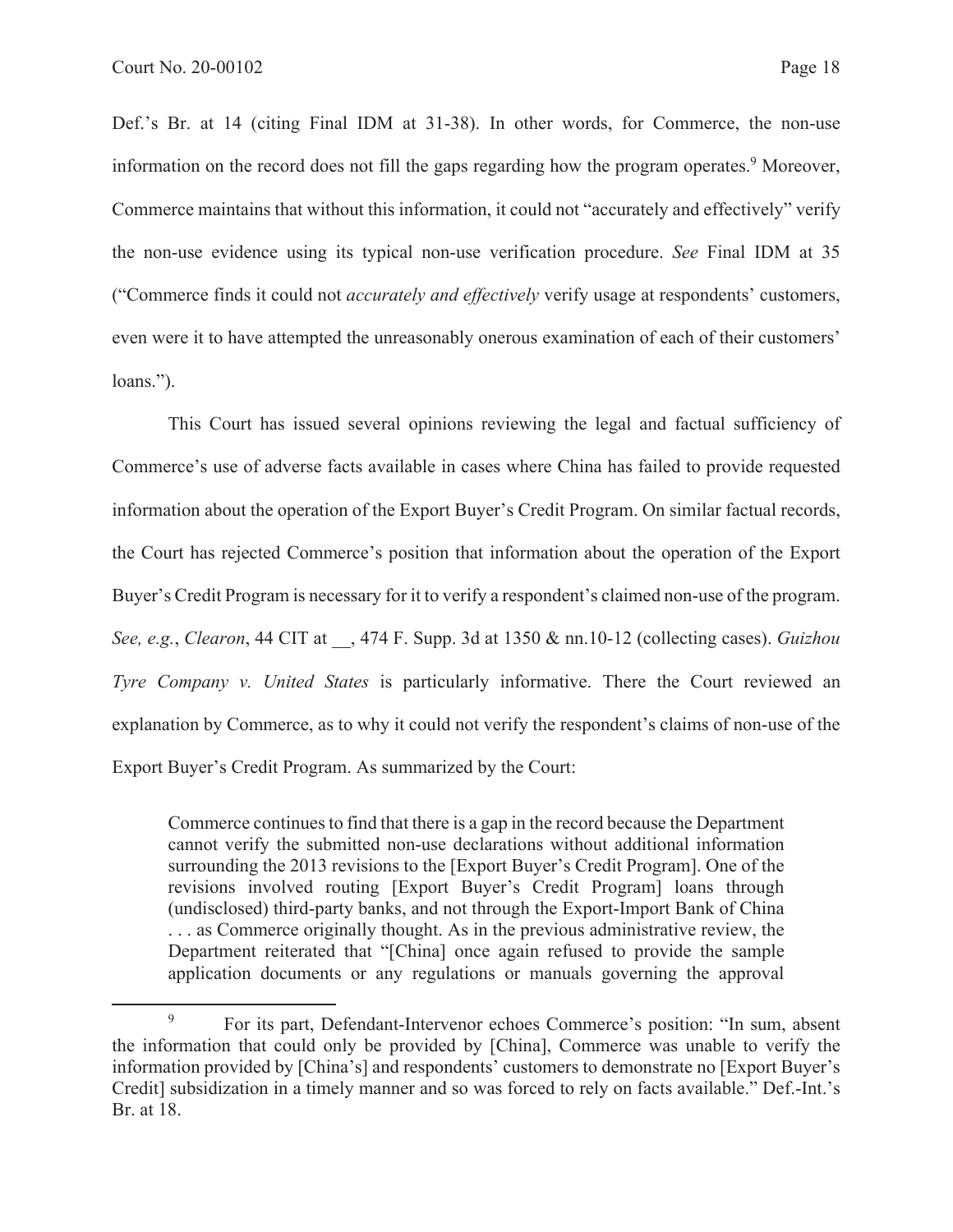process [for the Program]." Without this information, Commerce concluded that it could "not verify non-use of export buyer's credits" "in a manner consistent with its verification methods, which are primarily the methods of an auditor, attempting to confirm usage or claimed non-usage by examining books and records which can be reconciled to audited financial statements, or other documents." Commerce asserts that the "completeness" principle is "an essential element of Commerce's verification methodology," and without the allegedly "missing" information, the Department's verification "would amount to looking for a needle in a haystack with the added uncertainty that Commerce might not even be able to identify the needle when it was found." Therefore, Commerce continues to impute usage of the [Export Buyer's Credit Program] based on the application of adverse facts available.

43 CIT \_\_, \_\_, 415 F. Supp. 3d 1335, 1341 (2019) (internal record citations omitted). The Court

rejected Commerce's explanation, noting that "[t]he Department's (flawed) reasoning has remained unwavering" despite many opinions issued by the Court "urging Commerce to correct the repeated blatant deficiencies in its adverse facts available analyses of the [Export Buyer's Credit Program]." *Id.* at \_\_, 415 F. Supp. 3d at 1341. Specifically, the *Guizhou Tyre* Court found that Commerce had failed to make a finding that a "gap" in the record existed with respect to the required statutory elements of a countervailing duty determination:

Here, the Department's investigation relates to whether the [Export Buyer's Credit Program] provides a countervailable subsidy to Plaintiffs. Under the [countervailable duty] statute, this requires a finding that a specific financial contribution occurred, and a benefit was therefore conferred. *See* 19 U.S.C. § 1677(5). The gap then, must relate to either element of this inquiry. Just because Commerce resorted to adverse facts available "does not obviate the need for Commerce to affirmatively find that the elements of the statute have been satisfied." [*Changzhou Trina Solar Energy Co. v. United States*, 43 CIT \_\_, \_\_, 359 F. Supp. 3d 1329, 1338 (2019)]. But as it currently stands, the Department has assumed the conclusion—that a gap in the record exists as a result of [China]'s failure to cooperate—without addressing what "constitutes a 'gap' in the record," [*Zhejiang DunAn Hetian Metal Co. v. United States*, 652 F.3d 1333, 1347 (Fed. Cir. 2011)], and by pointedly closing its eyes on the evidence provided by Guizhou that would "fairly detract[ ]" from its ultimate conclusion, *CS Wind Vietnam Co. v. United States*, 832 F.3d 1367, 1373 (Fed. Cir. 2016). The law does not permit Commerce to circumvent the statutory requirements of the [countervailable duty] statute just because a respondent fails to cooperate; nor is Commerce "relieve[d] [ ] from relying on *some* facts to make the requisite determinations to satisfy the elements of 19 U.S.C. § 1677(5)." *Changzhou Trina Solar Energy Co.*, 43 CIT [at] \_\_, 359 F. Supp. 3d at 1340 (emphasis added). Stripped away of its misconceptions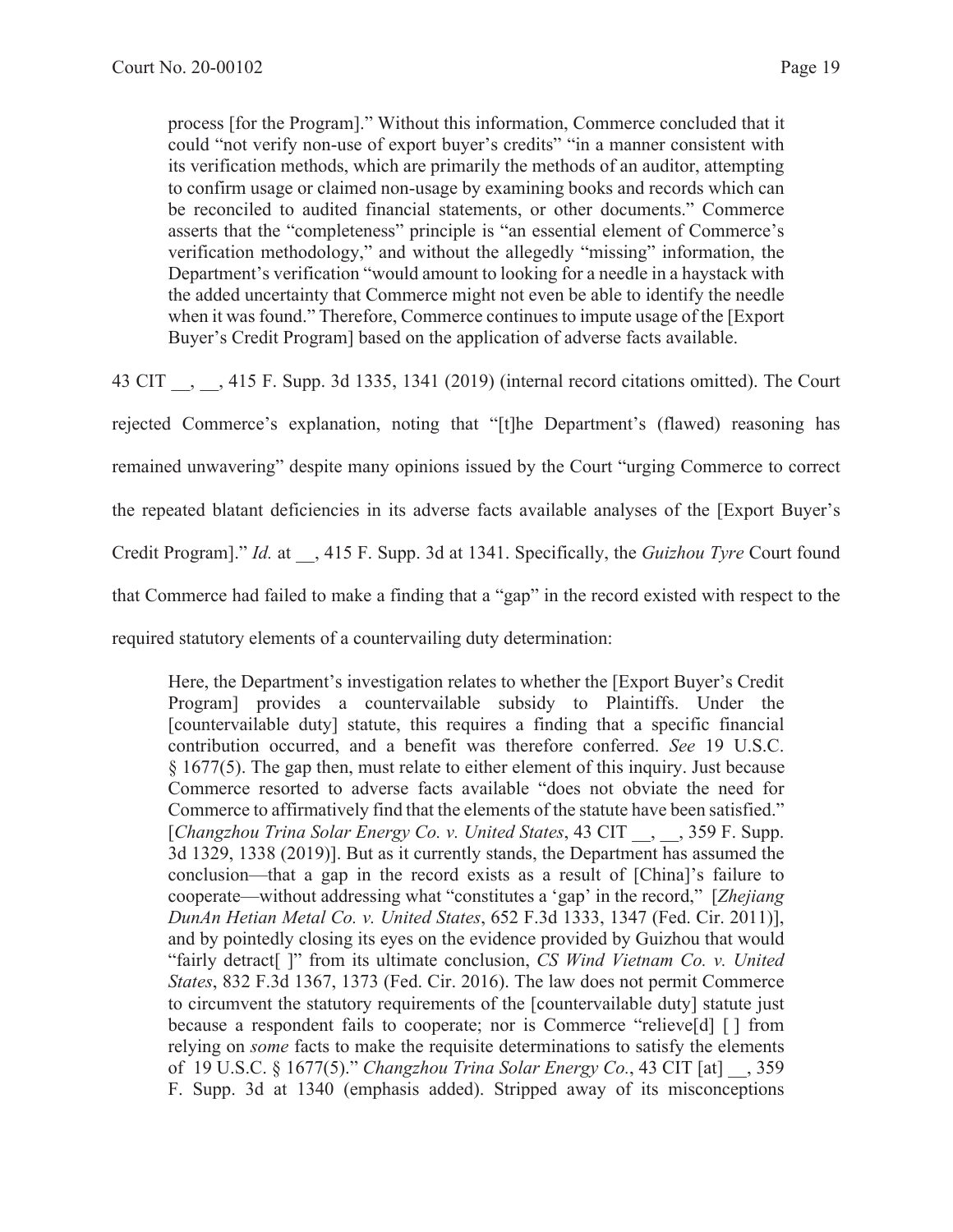surrounding the [adverse facts available] statute, the Department is left with the most compelling facts placed on the record: that Plaintiffs *did not use* the Program, and therefore, no specific benefit was conferred.

*Id.* at \_\_, 415 F. Supp. 3d at 1342. The *Guizhou Tyre* Court found compelling that

[t]here is evidence in the record that squarely detracts from Commerce's inference that Plaintiffs used and benefited from the [Export Buyer's Credit Program]. Commerce may not simply declare that the evidence cannot be verified and therefore, a gap exists. That is not how it works. Commerce must attempt verification *in order to conclude* that a gap exists related to that inquiry.

*Id.* at , 415 F. Supp. 3d at 1343. Accordingly, the *Guizhou Tyre* Court remanded with instructions

that Commerce "attempt verification of the submitted non-use declarations from Plaintiffs' U.S.

customers, using all reasonable tools at its disposal, including methods suggested by Plaintiffs and

by this court;" and "detail its process in its remand redetermination as it relates to its verification

of the non-use declarations." *Id.* at  $\phantom{0}$ , 415 F. Supp. 3d at 1344.<sup>10</sup>

<sup>10</sup> After remands in the *Guizhou Tyre* case and other cases Commerce ultimately determined (under protest) that the Chinese respondents in each case had not used or benefitted from the Export Buyer's Credit Program. Though Commerce "protests" the Court's rulings on this issue, to the court's knowledge, it has never appealed. *See Clearon*, 44 CIT at \_\_, 474 F. Supp. 3d at 1353 n.13 ("It is worth noting that, despite Commerce's respectful protest, the United States elected not to file an appeal in any of the aforementioned cases."). Nonetheless, there are signs that Commerce is reconsidering its procedure for verifying claims of non-use of the program. *See, e.g.*, *Certain Mobile Access Equip. and Subassemblies Thereof From the People's Republic of China*, 86 Fed. Reg. 57,809 (Dep't Commerce Oct. 19, 2021) and accompanying Issues and Decision Mem. (Oct. 12, 2021) at 49-50 ("[C]onsidering court precedent, Commerce developed supplemental questionnaires issued to mandatory respondents and their U.S. customers requesting additional information regarding its financing activities to probe claims of non-use for the Export Buyer's Credit program."); *see also Risen Energy Co. v. United States*, 46 CIT \_\_, Slip Op. 22-44 at 5 (May 12, 2022) (granting voluntary remand so that "the Government may attempt to verify the customer certifications of non-use," and directing that "[i]f the Government decides to remove the [Export Buyer's Credit Program] from its subsidy calculation under protest but does not intend to appeal, it must explain on remand why the Court should not provide some form of equitable relief, such as the immediate return of deposits, or an injunction of the continued inclusion of the program with no attempt at verification that results in the temporary collection of funds that ultimately are not owed.").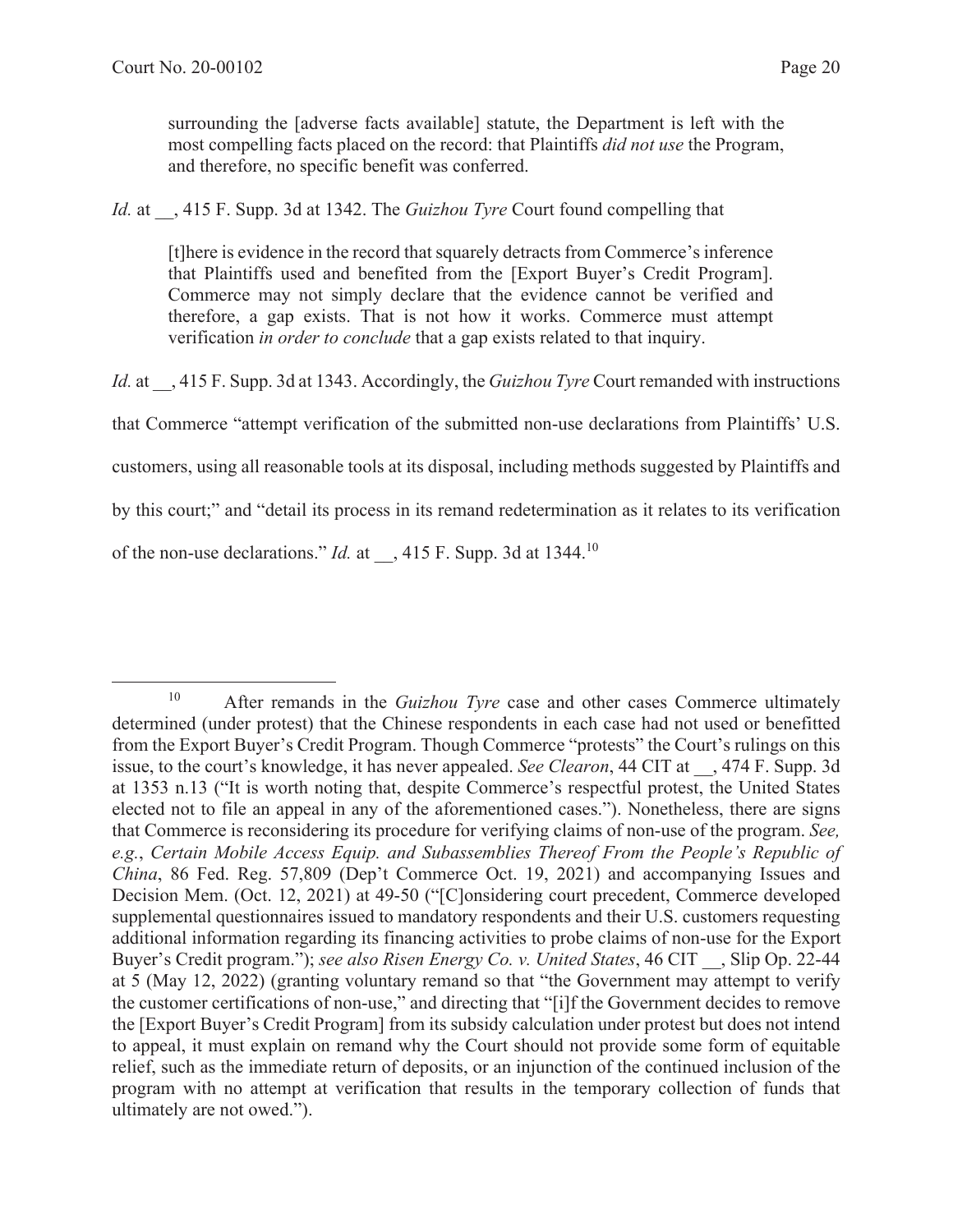Here, Commerce's statutory duty was to determine whether and to what extent the Export Buyer's Credit Program provided a benefit to Junyue and Zhongjiang Bolts. *See* 19 U.S.C. § 1677(5) (defining countervailable subsidy). Under the statute, that determination required a finding as to whether "a specific financial contribution occurred, and a benefit was therefore conferred." *Guizhou Tyre*, 43 CIT at \_\_, 415 F. Supp. 3d at 1342 (citing 19 U.S.C. § 1677(5)).

Evidence pertinent to this inquiry was on the record. Specifically, non-use declarations by Plaintiffs' U.S. customers show that neither of the Plaintiffs nor their U.S. customers used or benefitted from the program during the period of investigation. Additionally, screenshots of the results of searches of the Export Import Bank's databases purporting to show that China had no record of any Export Buyer's Credit Program loans being disbursed to Junyue or Zhongjiang Bolts, their affiliates, or their U.S. customers during the period of investigation are also on the record. *See* Final IDM at 31-34. The only statements on the record that Commerce refers to that might contradict these statements are in the petition. *See* Final IDM at 37 (noting that "the program was alleged by the petitioner as an example of a possible export subsidy"). To the extent Commerce relied on petition statements in the Final Determination, however, there is no evidence on the record that Commerce attempted to verify them, or the statements of non-use, or any of the information that China provided in response to Commerce's questionnaires. Nor for that matter have petitioners placed any evidence on the record to support their claims that Junyue, Zhejiang Bolts, or any of their U.S. customers actually took advantage of the program. *See* Resp. Quest. on Countervailing Duty Pet'n (Mar. 1, 2019) at 2, PR 43 (footnote omitted) ("As indicated in the Petition, many producers of [carbon and alloy steel threaded rod] export significant volumes of their production. It is therefore reasonable to assume that such companies avail themselves of the export credits available from the Chinese government. It is also reasonable to assume that their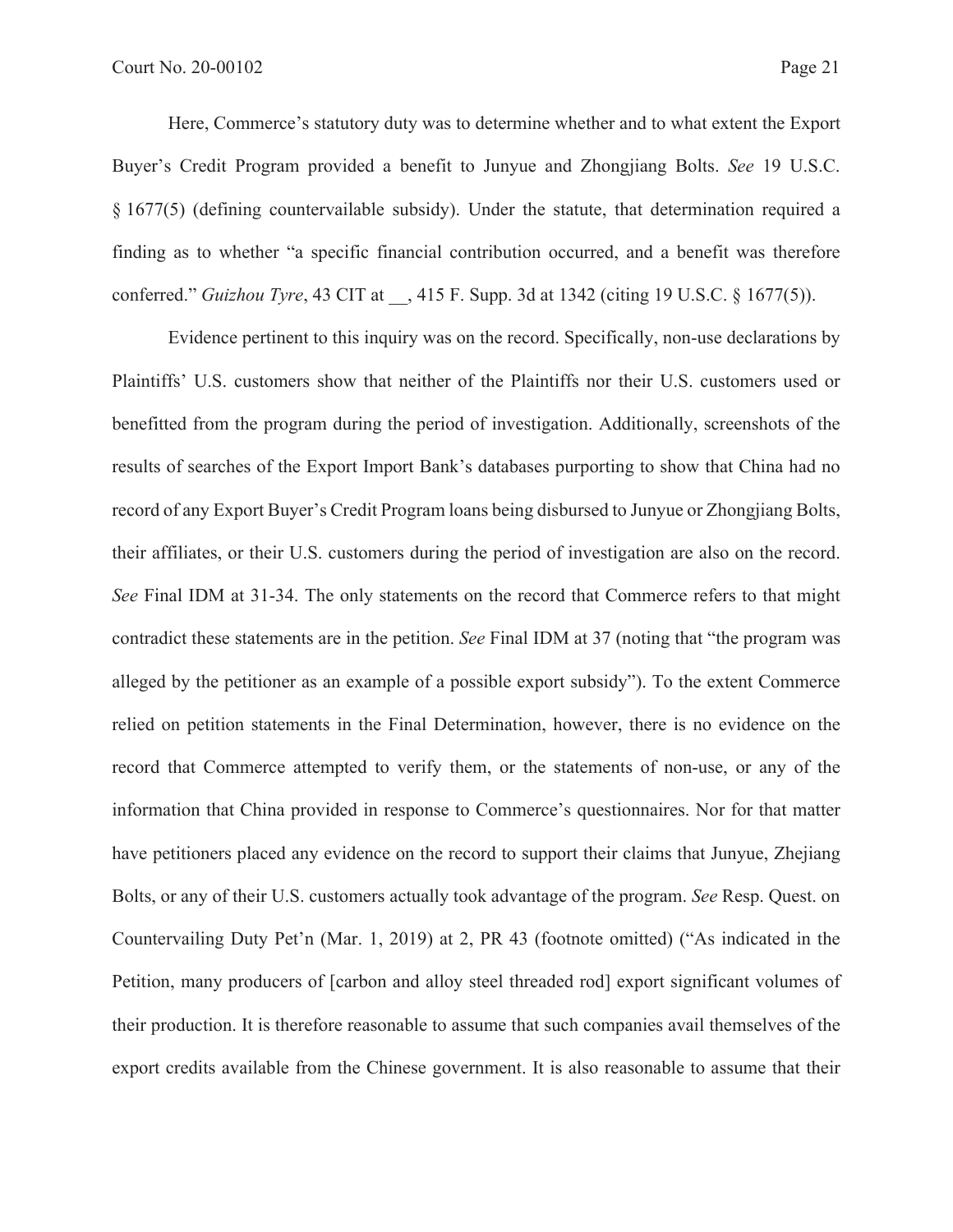customers avail themselves of preferential buyer's credits."). The statute mandates that Commerce "shall verify all information relied upon in making . . . a final determination in an investigation." *See* 19 U.S.C. § 1677m(i)(1). It seems that here Commerce gave up on that duty by insisting that without the operational information that China failed to provide its "typical non-use verification procedure" would be too burdensome to employ, if, it turned out, that more than a "small number of loans" existed on the books of the Plaintiffs' U.S. customers. *See* Final IDM at 34. As this Court recently stated in response to Commerce's "unreasonably onerous" argument, "Commerce's position assumes that it cannot narrow the scope of its inquiry. But to know whether it can narrow the scope, or establish an alternative method of verification, Commerce needs to ask the [respondent] and its U.S. customers for assistance." *Both-Well (Taizhou) Steel Fittings, Co. v. United States*, 46 CIT \_\_, \_\_, 557 F. Supp. 3d 1327, 1336 (2022) (citation omitted). The record does not show, and Commerce does not claim, that when deciding whether to verify the claims of non-use the Department undertook to determine the number of loans on Plaintiffs' U.S. customers' books during the period of investigation.

Under these circumstances, the court cannot say that substantial evidence supports Commerce's determination that a gap in the factual record existed as to whether Plaintiffs' U.S. customers used the Export Buyer's Credit Program to purchase subject merchandise exported by Plaintiffs.

The court further notes that, although the Federal Circuit has upheld the use of adverse facts available against a cooperative party where a foreign government has failed to provide requested information, it has not sanctioned Commerce's application of "adverse inferences *to substitute for any information that was actually submitted by the cooperating respondents*." *Fine Furniture*, 748 F.3d at 1372 (emphasis added); *see also Archer Daniels Midland*, 37 CIT at 769,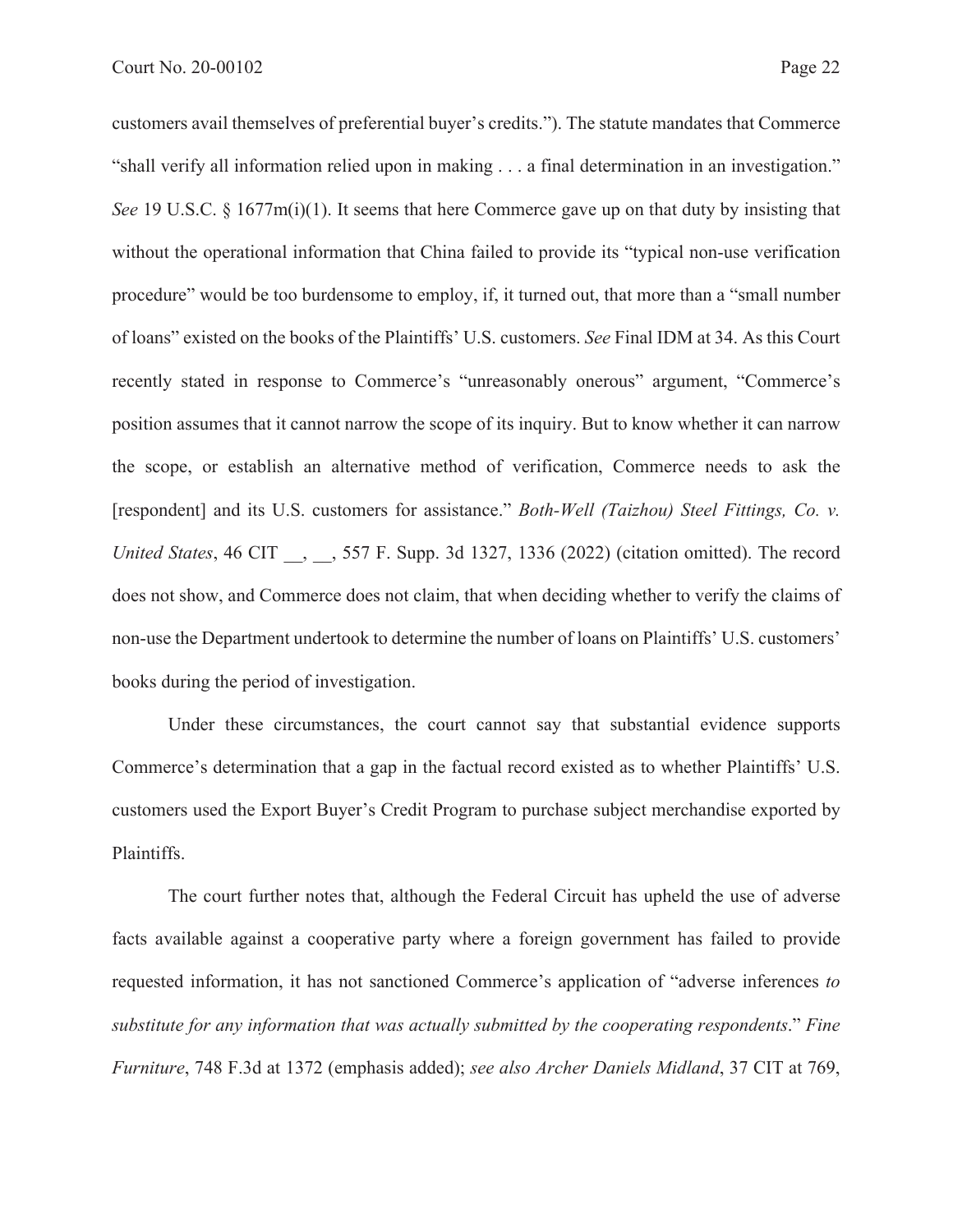917 F. Supp. 2d at 1342 (citation omitted) (emphasis added) ("Commerce should seek to avoid such impact *if relevant information exists elsewhere on the record*.").

In past opinions, the Court has directed Commerce to confer with the parties to come up with a practical solution to attempt verification of the non-use evidence on the record, or exclude the Export Buyer's Credit Program rate from the calculation of the respondent's countervailing duty rate. To the court's knowledge, in each such case, Commerce chose "under protest" to exclude the Export Buyer's Credit Program rate from its countervailing duty rate calculation. Though, in this case, Defendant has expressed its disagreement with the Court's prior rulings, more recently, Commerce has demonstrated some willingness to reconsider its procedure for verifying claims of non-use of the program. *See* Def.'s Br. at 14 ("Commerce disagrees with the outcome of these prior cases examining the Export Buyer's Credit program."); *see also Certain Mobile Access Equip. and Subassemblies Thereof From the People's Republic of China*, 86 Fed. Reg. 57,809 (Dep't Commerce Oct. 19, 2021) and accompanying Issues and Decision Mem. (Oct. 12, 2021) at 49-50 ("[C]onsidering court precedent, Commerce developed supplemental questionnaires issued to mandatory respondents and their U.S. customers requesting additional information regarding its financing activities to probe claims of non-use for the Export Buyer's Credit program."). Thus, the court directs Commerce to either (1) find a practical solution to verify the non-use information on the record, such as the reopening of the record to issue supplemental questionnaires to respondents and their U.S. customers (see *supra* note 10); or (2) recalculate the countervailing duty rates for Junyue and Zhongjiang Bolts to exclude the subsidy rate for the Export Buyer's Credit Program.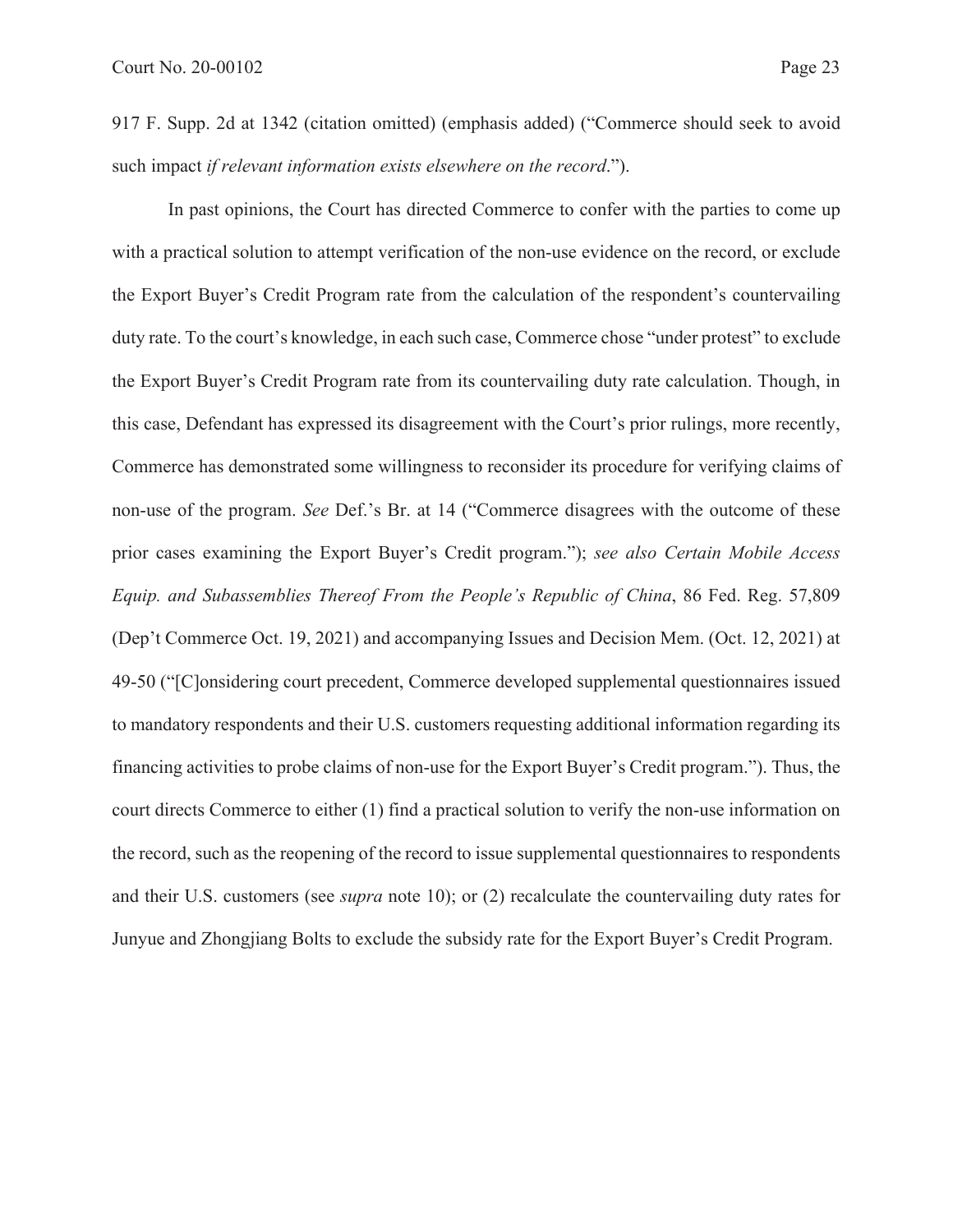As for Junyue's Affiliates A and B, Commerce's finding that "there is no record evidence that indicates that Affiliates A and B *could not have benefitted*<sup>[11]</sup> from" the Export Buyer's Credit Program does not establish that they did with substantial evidence. As to the tripling of the claimed benefit received by Junyue based on Affiliates A and B's provision of services, this determination is so completely unexplained that it is difficult for the court to assess whether it is supported by substantial evidence or in accordance with law. On remand, should Commerce continue to attempt to justify its benefit determination as supported by substantial evidence and otherwise in accordance with law, it shall explain the tripling effect with specific citation to applicable statutes and substantial record evidence.

### **CONCLUSION AND ORDER**

Based on the forgoing, it is hereby

**ORDERED** that this matter is remanded to Commerce; it is further

**ORDERED** that Commerce shall submit a redetermination upon remand that complies in all respects with this Opinion and Order; it is further

**ORDERED** that Commerce shall reconsider its calculation of Junyue's and Zhongjiang Bolts' individual countervailing duty rates and either (1) find a practical solution to verify the nonuse information on the record, such as the reopening of the record to issue supplemental questionnaires to respondents and their U.S. customers; or (2) recalculate the countervailing duty

<sup>11</sup> Neither this Court's decision in *Uttam Galva Steels Limited v. United States*, nor its affirmance by the Federal Circuit bear on the outcome of this case. As this Court's opinion notes, the facts in that case are sufficiently different from those of the case before the court to provide any guidance. *See* 45 CIT \_\_, \_\_, 518 F. Supp. 3d 1333, 1340-41 (2021), *aff'd*, 2022 WL 1419596 (Fed. Cir. 2022).